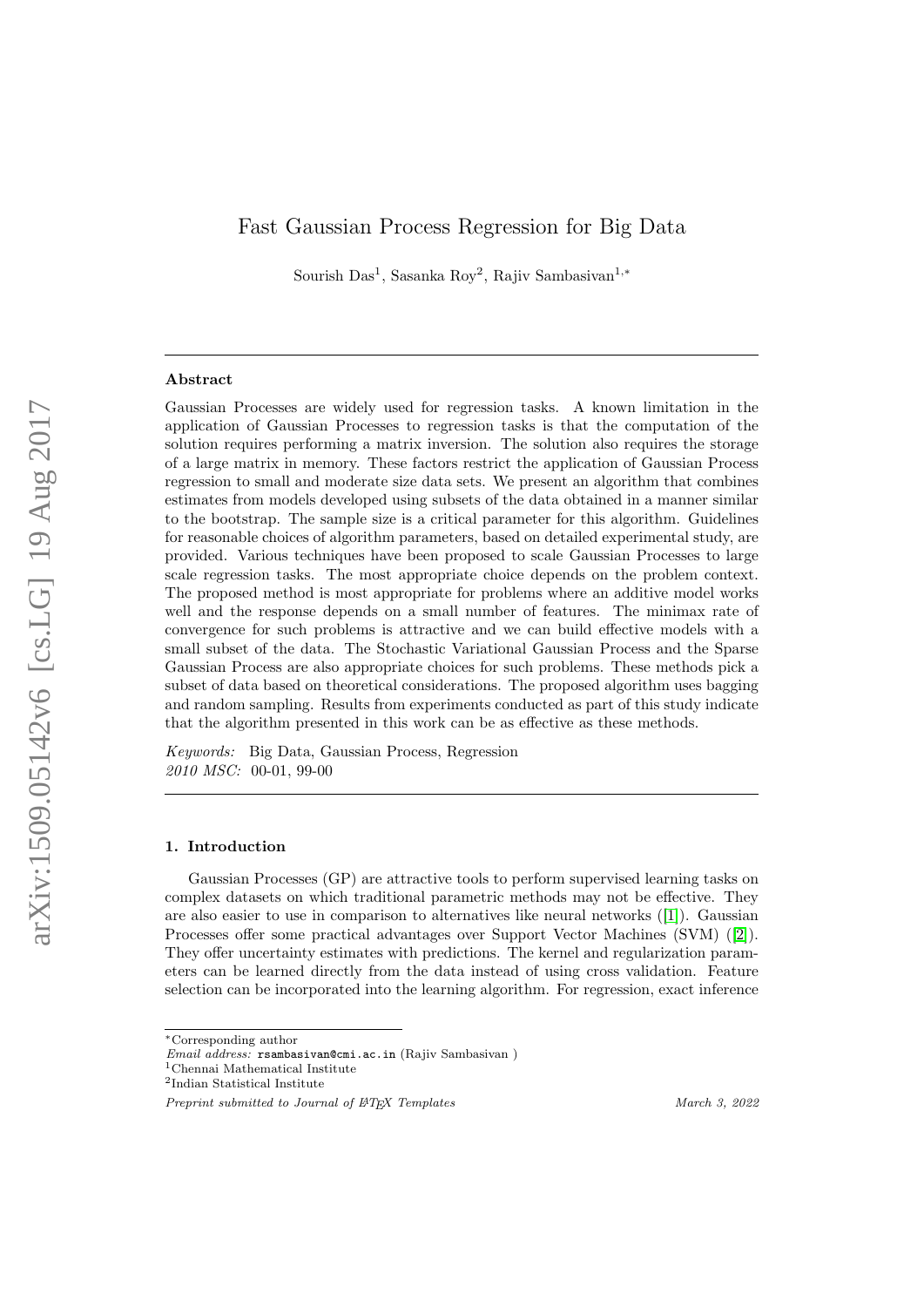is possible with Gaussian Processes. To apply Gaussian Processes to classification, we need to resort to approximate inference techniques such as Markov Chain Monte Carlo, Laplace Approximation or Variational Inference. Even though exact inference is possible for Gaussian Process regression, the computation of the solution requires matrix inversion. For a dataset of size n, the time complexity of matrix inversion is  $O(n^3)$ . The space complexity associated with storing a matrix of size n is  $O(n^2)$ . This restricts the applicability of the technique to small or moderate sized datasets.

In this paper we present an algorithm that uses subset selection and ideas borrowed from bootstrap aggregation to mitigate the problem discussed above. Parallel implementation of this algorithm is also possible and can further improve performance.

The rest of this paper is organized as follows: In section [2,](#page-2-0) we discuss the problem context. In section [3,](#page-3-0) we present our solution to the problem. Our solution is based on combining estimators developed on subsets of the data. The selection of the subsets is based on simple random sampling with replacement (similar to what is done in the bootstrap). The size of the subset selected is a key aspect of this algorithm. This is determined empirically. We present two methods to determine the subset size. We present the motivating ideas leading to the final form of the algorithm. When the model is an additive structure of univariate components, this has attractive implications on the convergence rate ([\[3\]](#page-21-2)). An additive model worked well for the datasets used in this study. Relevant facts from Minimax theory for non-parametric regression, that are consistent with the experimental results reported in this work, are presented. In section [4,](#page-8-0) we present a brief summary of related work. Applying Gaussian Processes to large datasets has attracted a lot of interest from the machine learning research community. Connecting ideas to research related to the algorithm reported in this work are presented.

Selecting parameters for an algorithm is an arduous task. However this algorithm has only two important parameters, the subset size and the number of estimators. We provide guidelines to pick these parameters based on detailed experiments across a range of datasets. In section [5](#page-10-0) we provide experimental results that provide insights into the effect of the parameters associated with the algorithm. In section [6,](#page-17-0) we illustrate the application of our algorithm to synthetic and real world data sets. We applied the algorithm developed in this work to data sets with over a million instances. We compare the performance of the proposed method to the Sparse Gaussian Process ([\[4\]](#page-22-0)) and the Stochastic Variational Gaussian Process ([\[5\]](#page-22-1)). The inputs required by these algorithms are similar to the inputs required for the proposed method and therefore are applicable in a similar context. We compare the estimates obtained from the reported algorithm with two other popular methods to perform regression on large datasets - Gradient Boosted Trees (using XGBoost, [\[6\]](#page-22-2)) and the Generalized Additive Model (GAM)([\[7\]](#page-22-3)).Results from experiments performed as part of this study show that accuracies from the proposed method are comparable to those obtained from Gradient Boosted Trees or GAM's. However there are are some distinct advantages to using a Gaussian Process model. A Gaussian Process model yields uncertainty estimates directly whereas methods like Gradient Boosted Trees do not provide this (at least directly). A Gaussian Process model is also directly interpretable in comparison to methods like Gradient Boosted Trees or Neural Networks. Therefore, the proposed method can yield both explanatory and predictive models. It is possible to use stacking ([\[8\]](#page-22-4)) to combine the estimates from the proposed model with those obtained from a competing model (like Gradient Boosted Trees) and obtain higher accuracies. Combining a Gaussian Process solution with XGBoost has been used by [\[9\]](#page-22-5).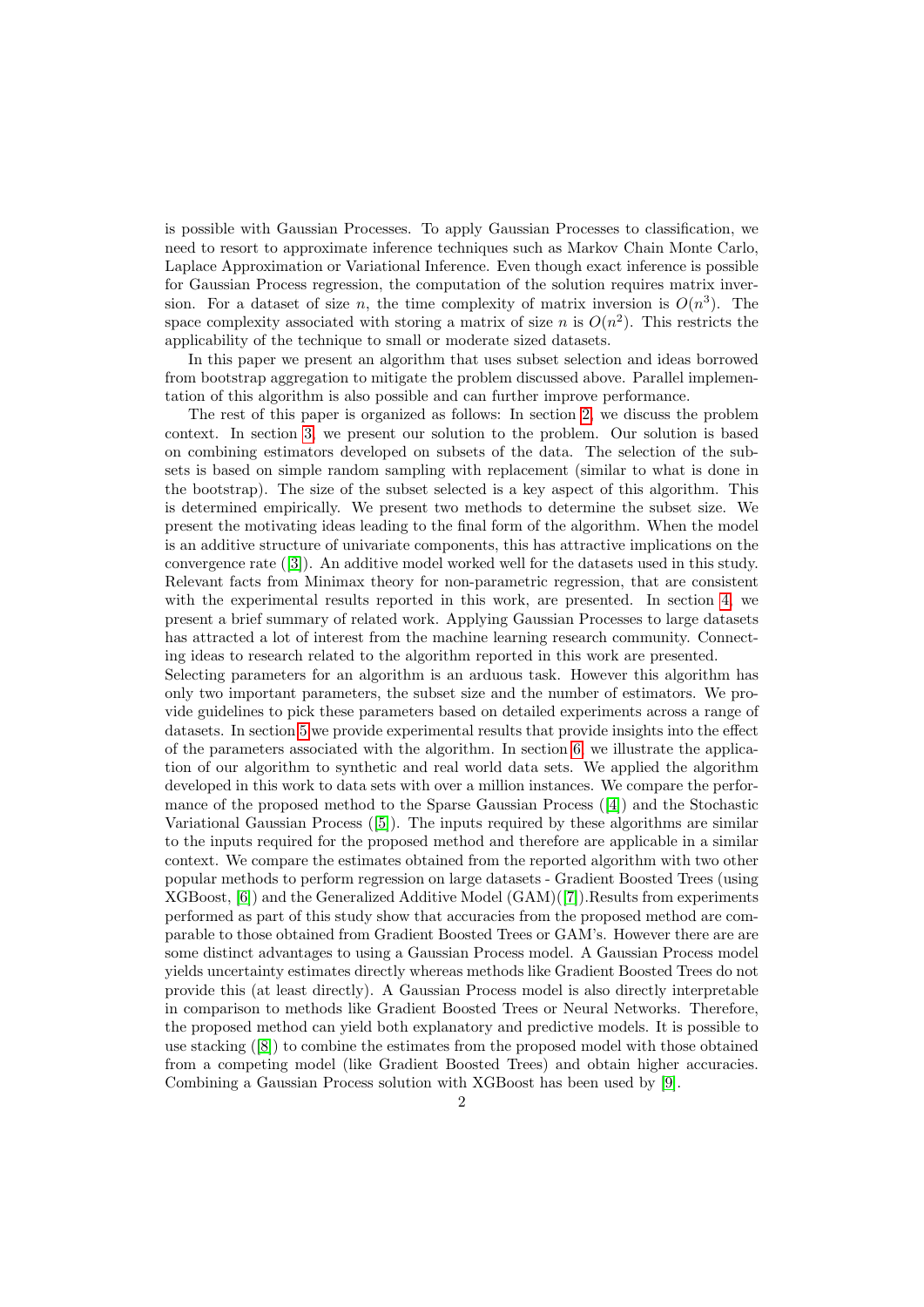In section [7,](#page-21-3) we present the conclusions from this work. The contribution of this work is as follows. The proposed method to perform Gaussian Process regression on large datasets has a very simple implementation in comparison to other alternatives, with similar levels of accuracy. The algorithm has two key parameters - the subset size and the number of estimators. Detailed guidelines to pick these parameters are provided. The choice of a method to scale Gaussian Process regression to large datasets depends on the characteristics of the problem. This is discussed in section [4.](#page-8-0) The proposed method is most effective for problems where the response depends on a small number of features and the kernel characteristics are unknown. In such cases, exploratory data analysis can be used to arrive at appropriate kernel choices [\[10\]](#page-22-6). Additive models may work well for these problems. Appropriate preprocessing like principal component analysis can be used if needed to create additive models. The rate of convergence for additive models is attractive  $([11])$  $([11])$  $([11])$ . This implies that we can build very effective models with a small proportion of samples. Sparse Gaussian Processes see [\[12\]](#page-22-8) and Stochastic Variational Gaussian Processes [\[5\]](#page-22-1) are also appropriate for such problems. These require a more complex implementation and may require extensive effort to tune the optimization component of the algorithm (see [\[5\]](#page-22-1)). Results of the experiments conducted as part of this study show that the proposed method can match or exceed the performance of these methods.

# <span id="page-2-0"></span>2. Problem Formulation

A Gaussian Process y with additive noise can be represented as:

<span id="page-2-3"></span>
$$
y = f(x) + \eta. \tag{1}
$$

Here :

- y represents the observed response.
- x represents an input vector of covariates.
- $\bullet$  *η* represents the noise. The noise terms are assumed to be identical, independently distributed (IID) random variables drawn from a normal distribution with variance  $\sigma_n^2$ .
- $\bullet$  f represents the function being modeled. It is a multivariate normal with mean function  $\mu(x)$  and covariance function  $\mathcal{K}(x)$ .

If we want to make a prediction for the value of the response at a test point  $X^*$ , then the predictive equations are given by (see [\[13\]](#page-22-9)):

<span id="page-2-1"></span>
$$
f_*|X, y, X_* \sim \mathcal{N}\left(\overline{f}_*, cov(f_*)\right),\tag{2}
$$

$$
\overline{f}_* = \mathbb{E}[f_*|X, y, X_*],
$$
  
=  $\mathcal{K}(X_*, X)[(\mathcal{K}(X, X) + \sigma_n^2 \mathbf{I}]^{-1}y,$  (3)

$$
\mathbb{V}(f_*) = \mathcal{K}(X_*, X_*) - \mathcal{K}(X_*, X)[\mathcal{K}(X, X) + \sigma_n^2 \mathbf{I}]^{-1} \mathcal{K}(X, X_*). \tag{4}
$$

<span id="page-2-2"></span>Here: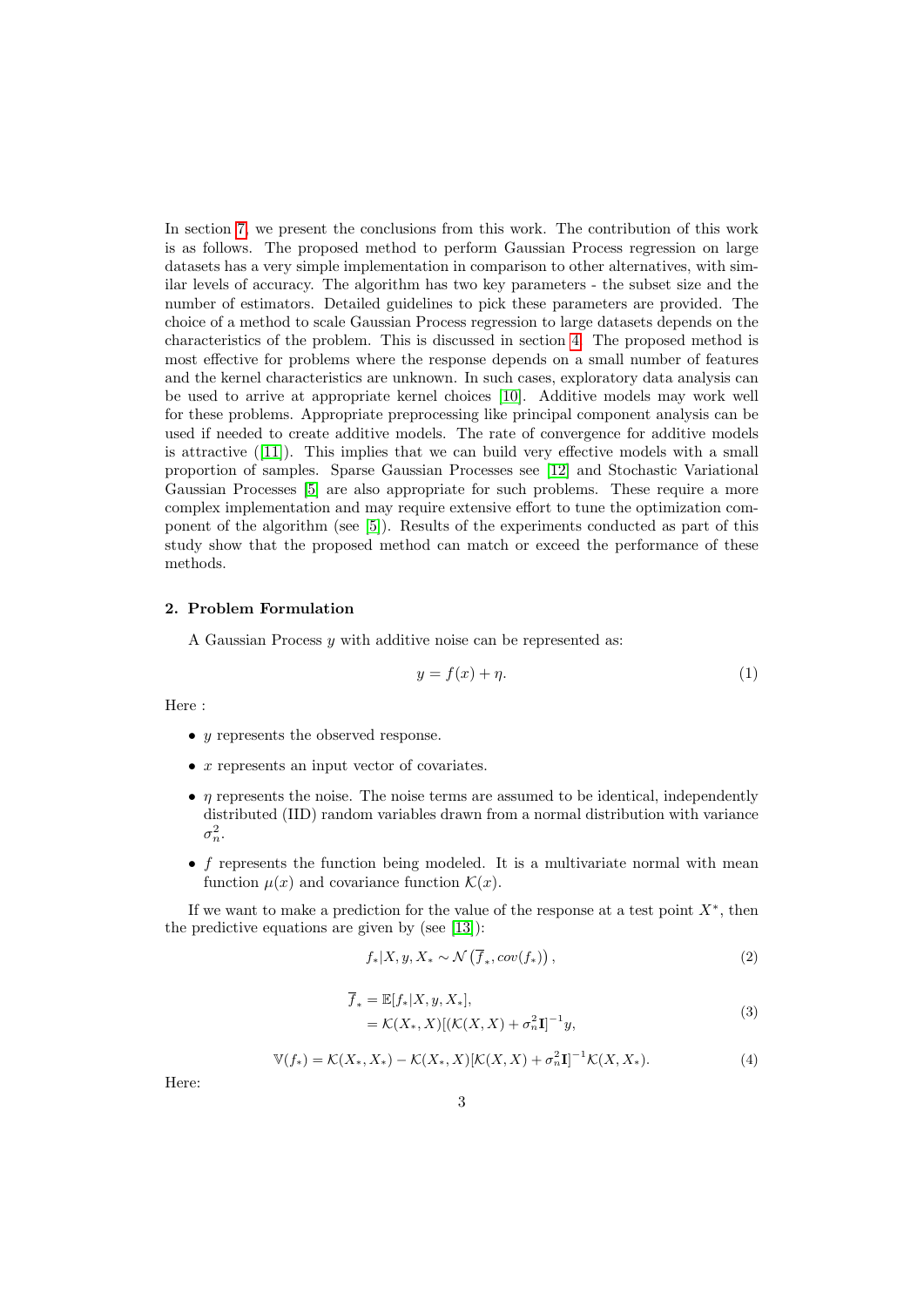- $f_*$  is the value of the function at the test point  $X_*$ .
- $\mathcal{K}(X_*, X)$  represents the covariance between the test point and the training set.
- $\mathcal{K}(X, X)$  represents the covariance matrix for the training set.
- I is the identity matrix.

Equation  $(3)$  is the key equation to make predictions. An inspection of equation  $(3)$ shows that this equation requires the computation of an inverse. For a training dataset of size n, computation of the inverse has  $\mathcal{O}(n^3)$  time complexity. This is one of the bottle necks in the application of Gaussian Processes. Calculation of the solution also requires the storage of the matrix  $(\mathcal{K}(X, X) + \sigma_n^2 \mathbf{I})$ . This is associated with a space complexity of  $\mathcal{O}(n^2)$ . This is the other bottle neck associated with Gaussian Processes. The uncertainty associated with our prediction is provided by Equation [4.](#page-2-2) The covariance  $\mathcal{K}(X, X)$  is expressed in terms of a kernel that is appropriate for the modeling task. The kernel is associated with a set of hyper-parameters. These may be known for example if the modeling task has been well studied or unknown if the problem has not been well studied. In this work we treat these kernel parameters as unknown. When the kernel parameters are unknown, these are estimated using maximum likelihood estimation. The marginal log likelihood is given by (see [\[13\]](#page-22-9)):

$$
\log\left(y|X\right) = \frac{1}{2}y^T\left(\mathcal{K} + \sigma_n^2.\mathbf{I}\right)^{-1}.y - \frac{1}{2}\log|\mathcal{K} + \sigma_n^2.\mathbf{I}| - \frac{n}{2}\log\left(2\pi\right). \tag{5}
$$

<span id="page-3-1"></span>Using an appropriate optimization technique with Equation  $(5)$  as the objective function, the hyper-parameters of the kernel  $(K)$  can be determined.

#### <span id="page-3-0"></span>3. Proposed Solution

Since GP regression is both effective and versatile on complex datasets in comparison to parametric methods, a solution to the bottlenecks mentioned above will enable us to apply GP regression to large datasets that are complex. We run into such datasets routinely in this age of big data. Our solution to applying Gaussian Process regression to large data sets is based on developing estimators on smaller subsets of the data. The size of the subset and the desired accuracy are key parameters for the proposed solution. The accuracy is specified in terms of an acceptable error threshold,  $\epsilon$ . We pick K smaller subsets of size  $N_s$  from the original data set (of size N) in a manner similar to bootstrap aggregation. We develop a Gaussian Process estimator on each subset. The GP fit procedure includes hyper-parameter selection using the likelihood as the objective function. We want a subset size such that when we combine the estimators developed on the  $K$  subsets, we have an estimator that yields a prediction error that is acceptable. The rationale for this approach is based on results from Minimax theory for non-parametric regression that are presented later in this section. To combine estimators, we simply average the prediction from each of the K estimators.

The time complexity for fitting a Gaussian Process regression on the entire dataset of size N is  $O(N^3)$ . The algorithm presented above requires the fitting of K Gaussian Process regression models to smaller size datasets  $(N<sub>s</sub>)$ . Therefore, the time complexity is  $O(K.N_s^3)$ .

We present two methods to determine the subset size: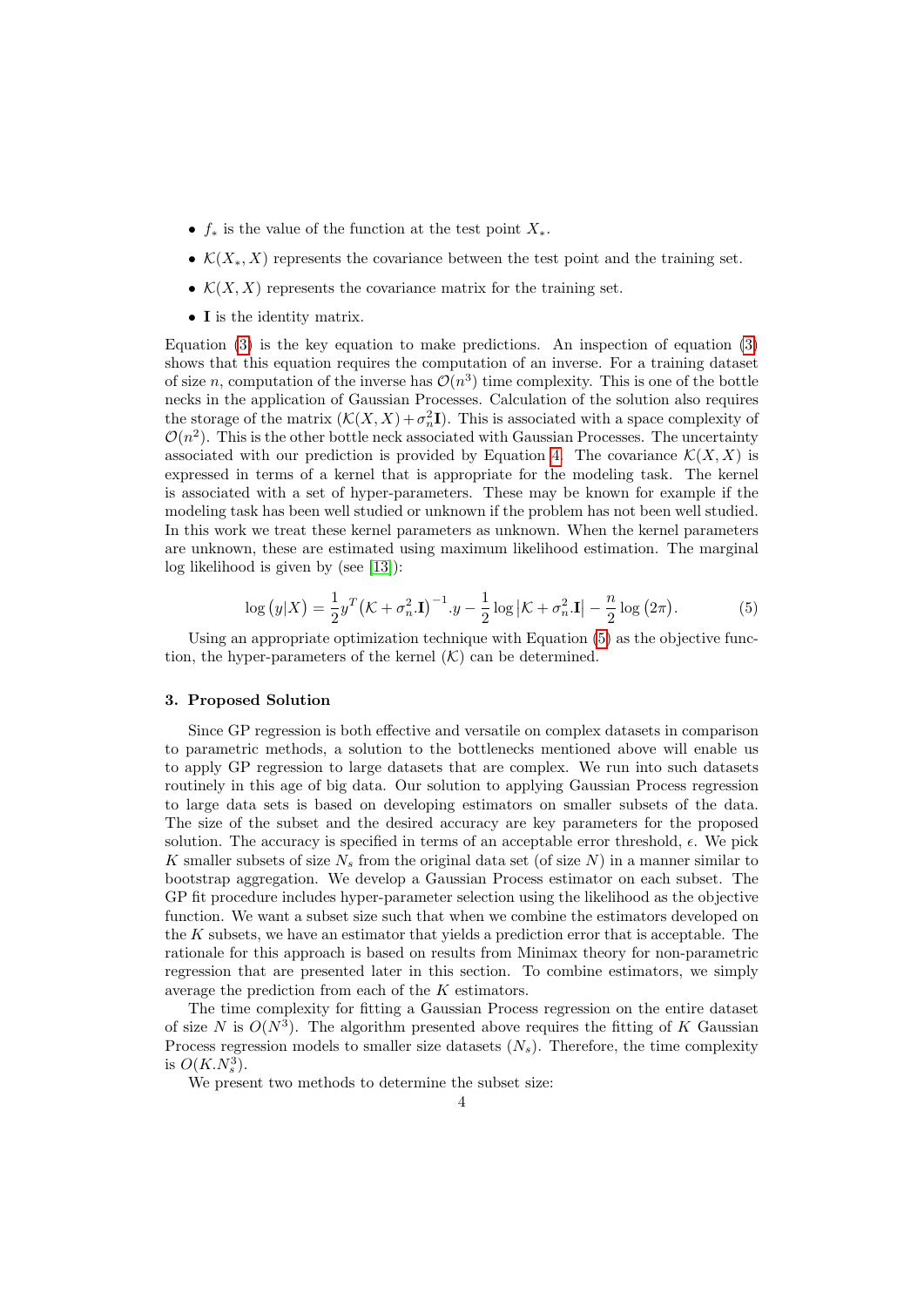1. Estimating the subset size using statistical inference. For a dataset of size  $N$ , the subset size is expressed as:

$$
N_s = N^\delta, where \quad (0 < \delta < 1). \tag{6}
$$

 $\delta$  is a random variable and is determined based on inference of a proportion using a small sample. The details of this method are presented in the next subsection.

- 2. Estimating the subset size using an empirical estimator. We use the following observations to derive this empirical estimator:
	- (a) The subset size  $N_s$ , should be proportional to the size of the dataset, N:

 $N_s \propto N$ .

We posited that as the size of the dataset increases, there is possibly more detail or variations to account for in the model. Therefore larger datasets would require larger sample sizes.

(b) The sample size  $N_s$ , should be a decreasing function of the desired error rate  $(\epsilon)$ . This means that decreasing the desired error rate should increase the sample size.

$$
N_s \propto \frac{1}{g(\epsilon)},
$$

where  $g(\epsilon)$  is an increasing function. Application of the above observations yields the following estimator for sample size:

<span id="page-4-1"></span>
$$
N_s = \frac{N^{\delta(N)}}{g(\epsilon)}.\tag{7}
$$

Here:

- $\delta(N)$  is a function that characterizes the fact that an increase in N should increase the sample size  $N_s$ .
- $g(\epsilon)$  is a function that characterizes the fact that sample size should increase as  $\epsilon$ (desired error level) decreases.

The algorithm is summarized in Algorithm [1](#page-5-0)

The proposed algorithm is based on model averaging as described in [\[14,](#page-22-10) Chapter 14]. This is similar to combining estimates from regression trees in the Random Forest([\[15\]](#page-22-11)) algorithm. Given  $i = \{1, 2, ..., K\}$  models, the conditional distribution of the response at a point  $X_j$  is obtained from:

$$
p(Y|X_j) = \sum_{i=1}^{i=K} p(Y|i, X_j) \cdot p(i).
$$
 (8)

If each of the models is equally probable, then  $p(i) = \left(\frac{1}{K}\right)$ . If each of  $p(Y|i, X_j)$  is a Gaussian  $\mathcal{N}(\mu_i, \Sigma_i)$ , as would be the case when each of the estimators is a GP based on Equation [1,](#page-2-3) then we have the following:

<span id="page-4-0"></span>
$$
p(Y|X_j) \sim \mathcal{N}(\mu_C(X_j), \quad \sigma_C^2(X_j)),\tag{9}
$$

Where: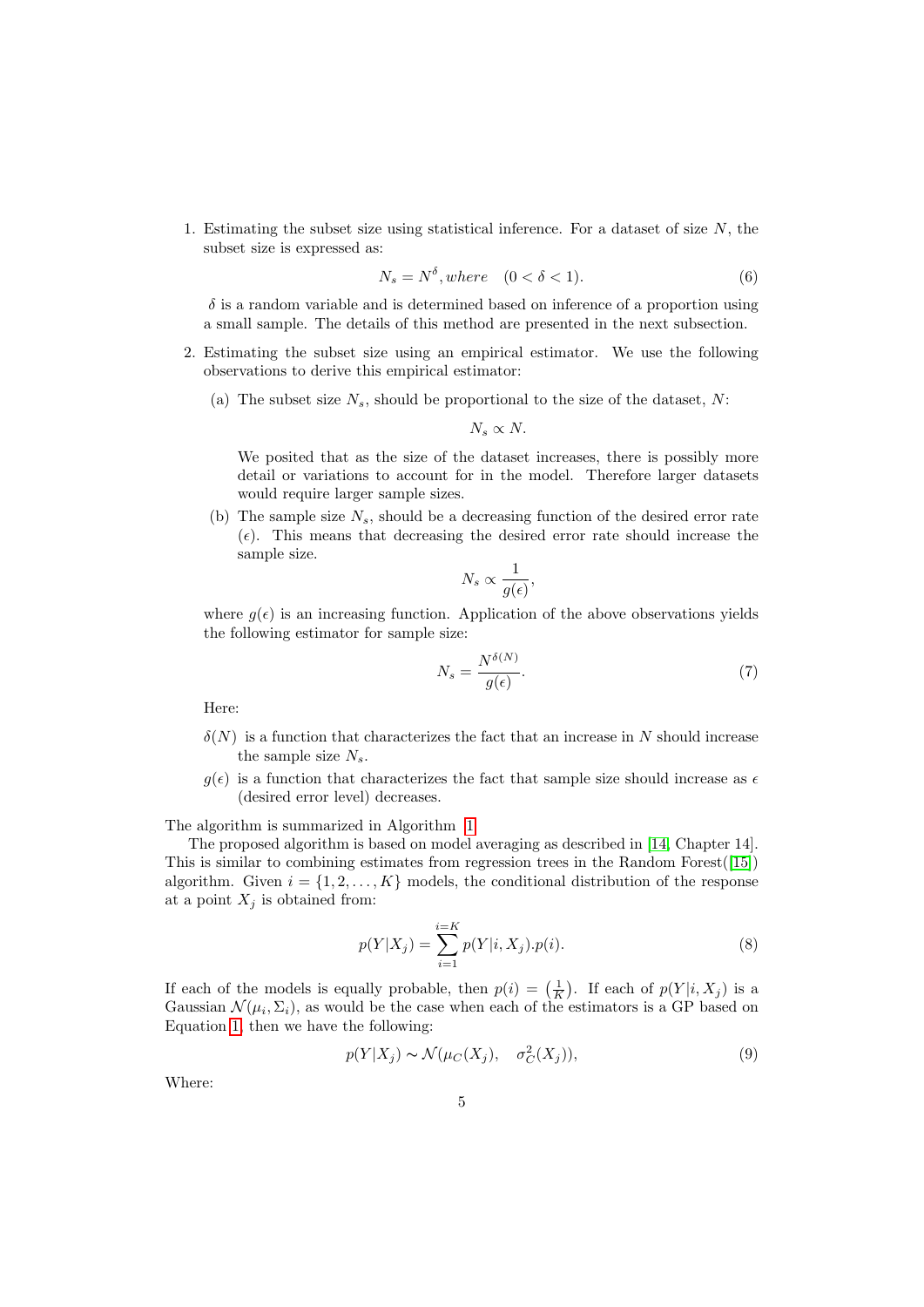**input** : A dataset  $\mathcal{D}$  of size N,  $\delta$ , K output: An estimator f that combines the estimators fitted from resampling for  $i \leftarrow 1$  to K do /\* select a sample from  $D$ . Two ways of selecting the sample size are presented  $*/$  $N_s \leftarrow$ SampleWithReplacement $(\mathcal{D}, \delta)$ ; /\* A kernel is fit for each sample. Hyper-parameter selection is done for each sample. This computation can be parallelized.  $*/$  $\hat{f}_i \leftarrow$ FitGP( $N_s$ ); end /\* the estimate for a point  $x \in \mathcal{D}_{test}$  (the test dataset) is the average of the estimates from the K estimators fitted above. \*/  $f_{resampled}(x) \leftarrow \frac{1}{K} \sum_{i=1}^{i=K} \hat{f}_i(x)$ 

<span id="page-5-0"></span>

$$
\mu_C(X_j) = \frac{1}{K} \sum_{i=1}^{i=K} \mu_i(X_j),
$$
  

$$
\sigma_C^2(X_j) = \frac{1}{K^2} \sum_{i=1}^{i=K} \sigma_i^2(X_j).
$$

Model combination is an alternative approach to combining estimates from a set of models. The product of experts model is an example of this approach. In the product of experts approach, each model is considered to be an independent expert. The conditional distribution of the response at a point  $X_j$  is obtained from:

<span id="page-5-1"></span>
$$
p(Y|X_j) = \frac{1}{Z} \prod_{i=1}^{i=K} p_i(Y|X_j),
$$
\n(10)

where  $Z$  is the normalization constant. [\[16\]](#page-22-12) report a study where the individual experts are Gaussian Processes. In this case, each of  $p_i(Y|X_j)$  are  $\mathcal{N}(\mu_i(X_j), \sigma_h^2(X_j))$ . The mean and variance associated with  $p(Y|X_i)$  are:

$$
\mu_{POE}(X_j) = \sigma_{POE}^2(X_j) \cdot \left( \sum_{i=1}^{i=K} \mu_i(X_j) T_i(X_j) \right), \tag{11}
$$

$$
T_{POE}(X_j) = \sum_{i=1}^{i=K} T_i(X_j),
$$
\n(12)

$$
\sigma_{POE}^2(X_j) = (T_{POE}(X_j))^{-1}.
$$
\n(13)

Here  $T_i(X_j)$  is the precision of the expert i at point  $X_j$ . The results from using a product of experts model are also included in this study (see section [6\)](#page-17-0).

Model averaging and model combination (Equation [\(9\)](#page-4-0) and Equation [\(11\)](#page-5-1)) are simply ways to combine estimates from the component estimators used in Algorithm [1.](#page-5-0) They do not specify any information about the character of the estimator developed using Algorithm [1.](#page-5-0) To do this, we need the following preliminaries: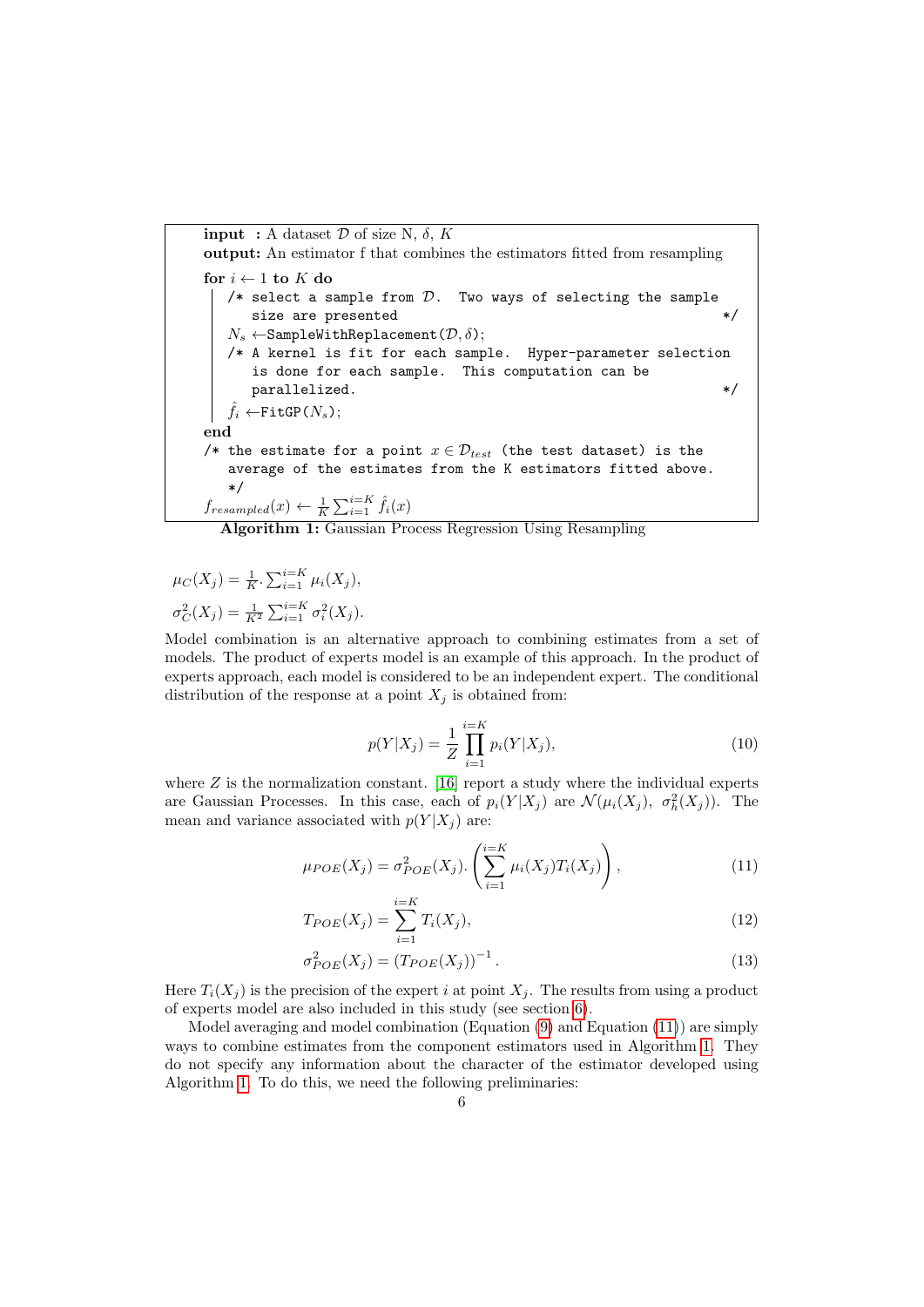<span id="page-6-0"></span>Assumption 1. The function being modeled is in the Reproducing Kernel Hilbert Space of the kernel  $(\sigma)$  of the estimator. The reproducing property of the kernel can be expressed as:

$$
f(t) = \langle f(.), \sigma(.,t) \rangle \quad \forall t \in T.
$$

Here T represents the index set to select the predictor instances.

Algorithm [1](#page-5-0) makes use of K estimators,  $f_1, f_2, \ldots, f_K$ . The reproducing kernels associated with the estimators are  $\sigma_1, \sigma_2, \ldots, \sigma_K$ . We show that the estimator resulting from combining these  $K$  estimators is a Gaussian Process.

<span id="page-6-1"></span>**Lemma 1.** The estimator  $f_{rm}$  obtained from the individual estimators  $f_1, f_2, \ldots, f_K$ using:

$$
f_{rm}(t) = \frac{1}{K} \sum_{i=1}^{i=K} f_i(t),
$$

is associated with the following kernel:

<span id="page-6-2"></span>
$$
\sigma_{rm} = \frac{1}{K} \sum_{i=1}^{i=K} \sigma_i \quad . \tag{14}
$$

Proof. From Assumption [1,](#page-6-0) the kernel associated with each estimator has the reproducing property. So the following equation holds:

$$
\langle f(.) , \sigma_1(.,t) \rangle = \langle f(.) , \sigma_2(.,t) \rangle = \ldots = \langle f(.) , \sigma_K(.,t) \rangle = f(t) .
$$

Consider the kernel  $\sigma_{rm} = \frac{1}{K} \sum_{i=1}^{i=K} \sigma_i$  and the inner product  $\langle f(.)$ ,  $\sigma_{rm} >$ . The inner product can be written as:

$$
\langle f(.), \sigma_{rm} \rangle = \frac{1}{K} \overbrace{\left[ \langle f(.), \sigma_1(.,t) \rangle + \ldots + \langle f(.), \sigma_K(.,t) \rangle \right]}^{K \times times}
$$

$$
= \frac{1}{K} \overbrace{\left[ f(t) + \ldots + f(t) \right]}^{K \times times}
$$

$$
= \frac{1}{K} \overbrace{\left[ f(t) + \ldots + f(t) \right]}^{K \times times}
$$

$$
= \frac{1}{K} K f(t)
$$

$$
= f(t) .
$$

 $\Box$ 

Using Lemma [\(1\)](#page-6-1), the estimator developed using Algorithm [1](#page-5-0) is a Gaussian Process. This Gaussian Process is associated with a kernel defined by Equation [\(14\)](#page-6-2). This kernel is defined as a mixture of the kernels used by the individual estimators. The uncertainty estimate at any point  $X$  can be obtained using Equation  $(4)$ .

Consistency of estimators is concerned with the asymptotic properties of the developed estimator as we increase the sample size. Consistency of Gaussian Processes has been widely studied (see [\[1,](#page-21-0) Chapter 7, Section 7.1]) for details. The convergence rate for the algorithm is a characteristic of great interest. This characteristic tells us the rate at which we can drop the error as we increase the sample size. Minimax theory provides a framework to assess this (see  $[17]$  or  $[18]$ ). A famous result by  $[11]$  states the minimax rate of convergence for non-parametric regression is  $n^{-\frac{\alpha^{2}}{(2\alpha+d)}}$ , where  $\alpha$  describes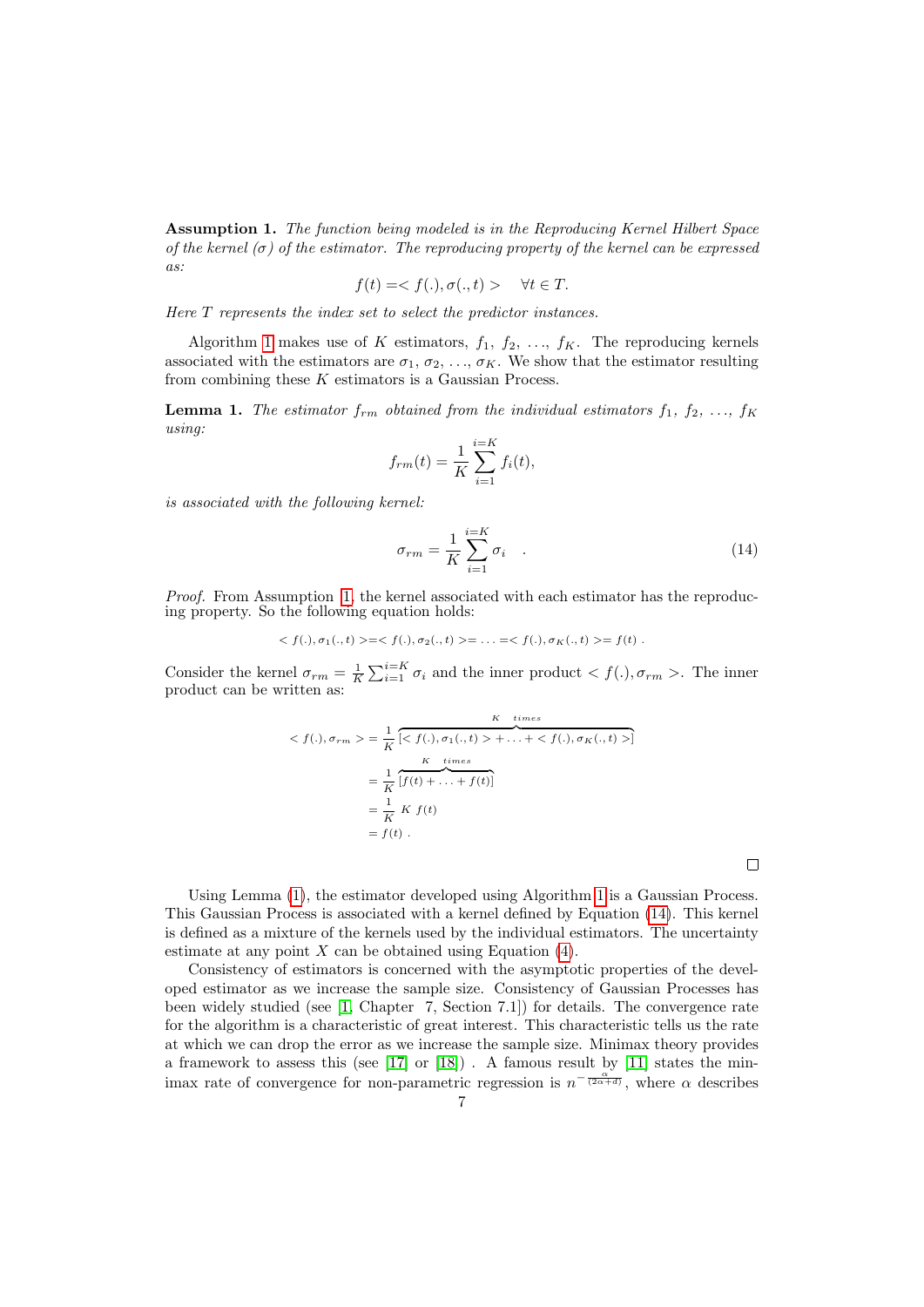the smoothness of the function being modeled and d represents the dimensionality of the feature space. This suggests that the rate of convergence is affected by the curse of dimensionality. However as noted by [\[19\]](#page-22-15), the following factors usually mitigate the curse of dimensionality:

- 1. The data lie in a manifold of low dimensionality even though the dimensionality of the feature space is large. [\[20\]](#page-22-16) reports a method for such problems.
- 2. The function being modeled depends only on a small set of predictors. All datasets reported in this study had this characteristic. Feature selection can be performed in Gaussian Processes using Automatic Relevance Determination (see [\[1,](#page-21-0) Chapter 5, Section 5.1]).
- 3. The function being modeled admits an additive structure with univariate components. The minimax rate of convergence for this problem is very attractive (see [\[3\]](#page-21-2)). For all datasets reported in this study such an additive model yielded good results.

Feature Selection is therefore a critical first step. This is discussed in section [6.](#page-17-0) The additive structure and the dependence on a very small set of predictors suggest that we can get reasonable models with a small subset of the data. This was consistent with the experimental results reported in this work. Simple preprocessing like Principal Component Analysis (PCA) could be used to reduce the number of relevant features. PCA also makes the features independent. The data for this study came from public repositories and from very diverse application domains. This suggests that datasets with these characteristics are not uncommon. When data lie in a manifold, methods such as [\[20\]](#page-22-16) may be more appropriate.

[\[21\]](#page-22-17) investigate the minimax interpolation error under certain conditions (known covariance, stationary Gaussian Process) . As noted in this recent study, theoretical work in estimating the convergence rate using minimax theory is an active area of research. In this work we investigated empirical estimation of the sample size. We describe two methods to determine the sample (subset) size.

# <span id="page-7-0"></span>3.1. Estimating Subset Size on the Basis of Inference of a Proportion

Since  $\delta$  takes values between 0 and 1, it can be interpreted as a proportion. We treat it as a random variable that can be inferred from a small sample. To estimate  $\delta$ , we do the following: We pick a small sample of the original dataset by simple random sampling. We start with a small value of  $\delta$  and check if the prediction error with this value of  $\delta$ is acceptable. If not we increment  $\delta$  until we arrive at a  $\delta$  that yields an acceptable error. This procedure yields the smallest  $\delta$  value that produces an acceptable error on this sample. Since the size of this dataset is small, the above procedure can be performed quickly. This technique yielded reliable estimates of  $\delta$  on both synthetic and real world datasets.

#### <span id="page-7-1"></span>3.2. Empirical Estimation of the Subset Size

Equation [7](#page-4-1) provides the functional form for the second empirical estimator of the subset size  $N_s$ . Appropriate choices for  $\delta(N)$  and  $g(\epsilon)$  are based on observations from the experimental evaluation of the parameters of Algorithm [1.](#page-5-0) Choices that provided good results are provided in section [5.2.](#page-12-0)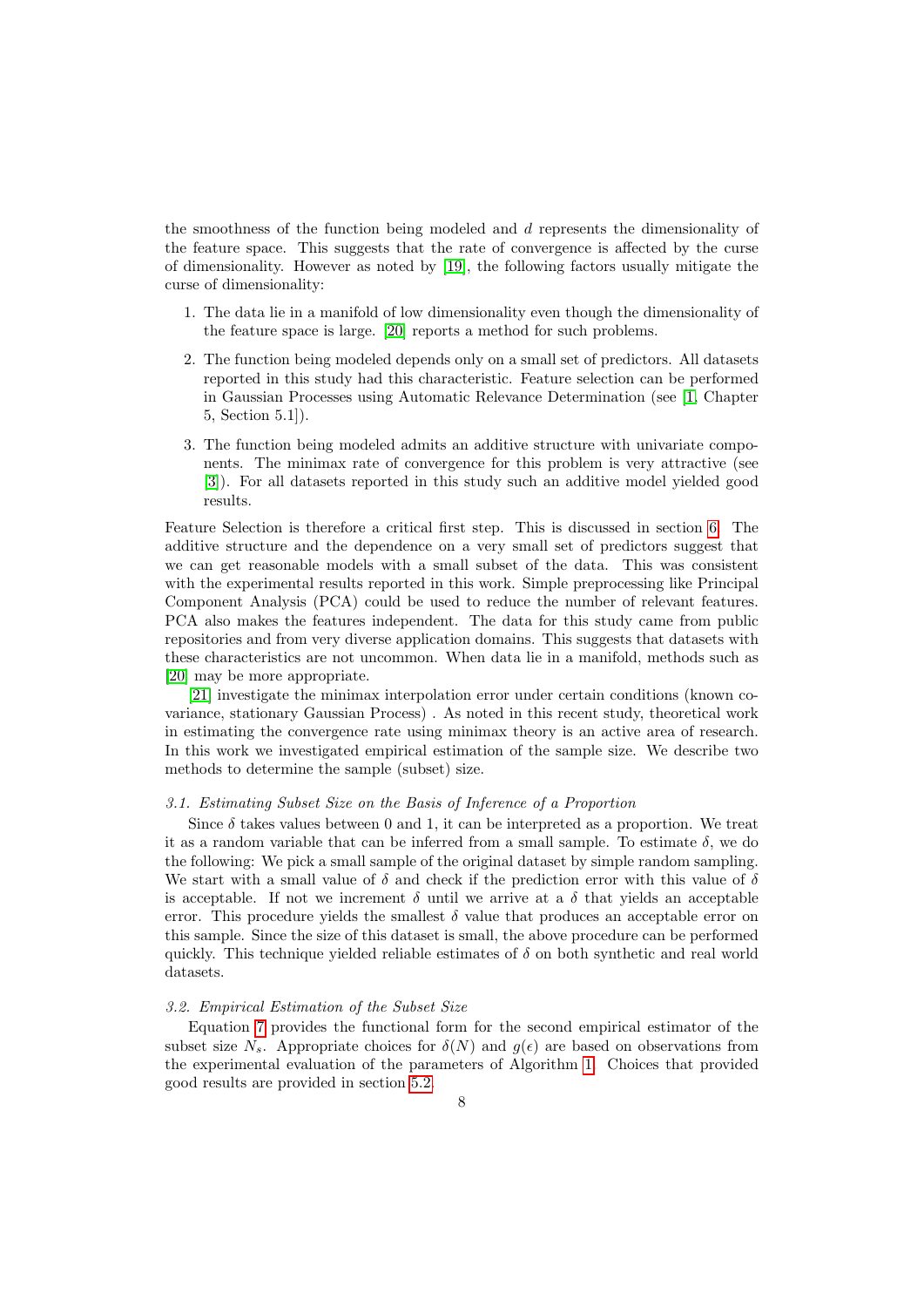## <span id="page-8-0"></span>4. Related Work

[\[13,](#page-22-9) Chapter 8] provides a detailed discussion of the approaches used to apply Gaussian Process regression to large datasets. [\[22\]](#page-22-18) is another detailed review of the various approaches to applying Gaussian Processes to large datasets. The choice of a method appropriate for a regression task is dependent on the problem context. Therefore we discuss the work related to scaling Gaussian Process regression taking the problem context into consideration.

If the data associated with the problem has been well studied and kernel methods have been successfully applied to the problem, then we may have reasonable insights into the nature of the kernel appropriate for the regression task. We may be able to arrive at the kernel hyper-parameters quickly from a small set of experiments. On the other hand if the problem and data is new, then we may not have a lot of information about the kernel. In general, scaling Gaussian Process regression to large datasets has two challenges:

- 1. Finding a kernel that has good generalization properties for the dataset.
- 2. Overcoming the computational hurdles  $O(N^3)$  for training and  $O(N^2)$  for storage.

Learning a kernel that has good generalization properties is a related area of research in Gaussian Processes (see [\[23\]](#page-22-19), [\[24\]](#page-22-20). When a good kernel representation has been learned, there are many techniques to overcome the computational hurdles. The Nystrom method to approximate the Gram matrix ([\[25\]](#page-22-21)) and the Random Kitchen Sinks ([\[26\]](#page-22-22)) are probably the most well known. The Random Kitchen Sinks approach maps the data into a low dimensional feature space and learns a linear estimator in this space. It should be noted that these methods work well when the problem needs a stationary kernel for which we know the hyper-parameters. Using "sensible defaults" for hyper-parameters and applying these techniques to problems that require a non-stationary kernel may yield poor results. For example with the airline dataset, described later in this study (see section [5.1\)](#page-11-0), the Random Kitchen Sinks cannot be used directly and would require suitable preprocessing (like removing simple trends or using a mean function) so that a stationary kernel would be applicable. Using the Random Kitchen Sinks directly with no preprocessing and using default kernel choices provided with the scikit-learn [\[27\]](#page-22-23) implementation yielded poor results (RMSE of 31.49 as opposed to 8.75 with the proposed method).

Using a kernel learning approach to determine a good kernel representation and then solving the computational hurdles independently is one way to approach scaling Gaussian Process regression to large datasets. Another approach to determine the appropriate kernel is to use exploratory data analysis. Guidelines to pick kernels based on exploratory analysis of the data is provided in [\[10\]](#page-22-6). This is a practical approach when the number of relevant features is not too many, as was the case with the datasets used in this study. It should be noted that hyper-parameters for these choices still need to be specified. We may be able to build additive models using this approach. Appropriate preprocessing could help, for example principal component analysis can be applied to make the features independent. Minimax theory for non-parametric regression indicates that the convergence rate for additive models is very attractive. We can build effective models with a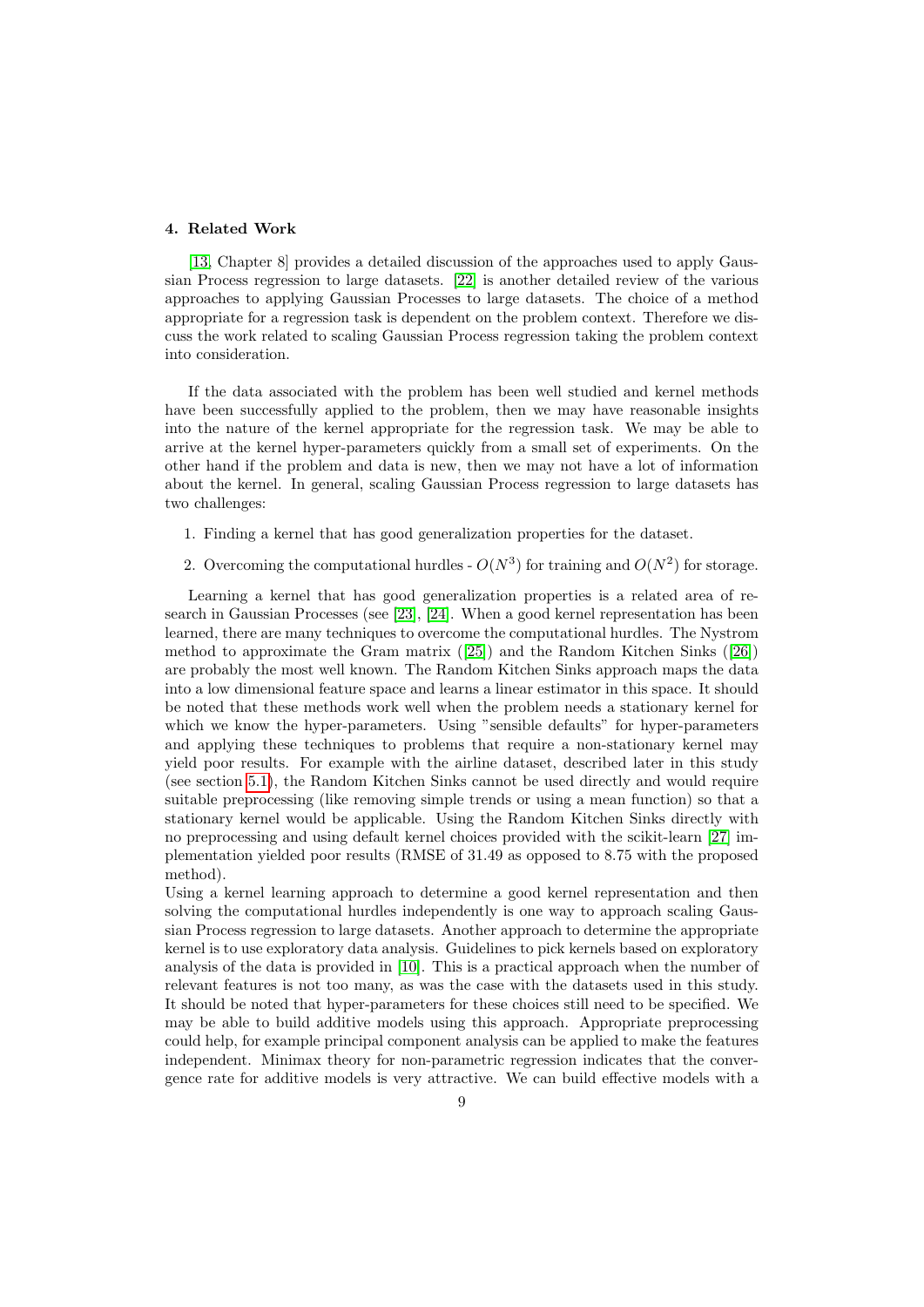small proportion of the data.

The choice of kernel hyper-parameters is critical and can affect the performance. When datasets are large and the kernel hyper-parameters are unknown, we need algorithms that can address both these issues. Ideally, the algorithm should be able to work with both stationary and non-stationary kernels. The proposed algorithm is one such candidate. Sparse Gaussian Processes ([\[4\]](#page-22-0)) and Stochastic Variational Gaussian Processes ([\[5\]](#page-22-1)) are two others. Like the proposed algorithm, these algorithms require the specification of a input size. A subset of points is selected from the dataset for training. The criteria for subset selection is different in each case. These algorithms do not require the specification of the kernel hyper-parameters. These are estimated from the data. Stochastic Variational Gaussian Processes can require considerable manual tuning of the optimization parameters. Typical implementations (like [\[28\]](#page-22-24)) for Sparse GP and Stochastic Variational GP use stochastic gradient descent for hyper-parameter optimization. This explores the entire dataset in batch size increments. [\[5\]](#page-22-1) report the details associated with picking the parameters for the optimization task (learning rates, momentum, batch sizes etc.). In contrast, sample sizes with the proposed algorithm even for datasets with over million instances are typically small (order of few hundred instances). Learning hyper-parameters over small datasets is considerably easier. The experiments reported in this work required no tuning effort. We report the performance of Sparse Gaussian Process, Stochastic Variational Gaussian Process and the proposed method on a variety of datasets in section [6](#page-17-0)

The proposed algorithm uses ideas that have proven effectiveness with other machine learning techniques. Bagging has been used to improve performance using regression trees (Random Forests, [\[15\]](#page-22-11)). Like with Random Forests, the algorithm uses model averaging to combine estimates from component Gaussian Process Regressions. Dropout ([\[29\]](#page-22-25)) is a technique used in neural networks to prevent over fitting. Dropping random units achieves regularization in neural networks. In the proposed algorithm, selecting a sample can be viewed as dropping random instances from the training dataset. Sparse Gaussian Processes and Stochastic Variational Gaussian Processes use theoretical ideas to select a small subset of points to develop a Gaussian Process regression model. This study suggests that combined with model averaging, random selection of the subset can also work well.

For datasets with a Cartesian product structure, by imposing a factorial design of experiment scheme on the dataset and decomposing the covariance matrix as a Kronecker product [\[30\]](#page-22-26) discuss an approach to scaling Gaussian Process regression. This approach also uses a prior on the hyper-parameters to deal with anisotropy. So the implementation is quite complex. Using a divide an conquer strategy is another theme in scaling Gaussian Process regression to large datasets. The Bayesian Committee Machine (BCM) ([\[31\]](#page-22-27)), is an idea related to the algorithm presented in this work. The BCM proposes a partition of the dataset into M parts. An estimator is developed on each partition. The BCM does not choose a subset of the partition. It uses the entire partition for developing the estimator. This is the key difference between the method proposed in this work and the BCM. The estimates from each estimator are assumed to be independent. The BCM assumes that computing a GP solution on the partitions of the dataset is computationally tractable because the partition sizes are small. Datasets encountered today are much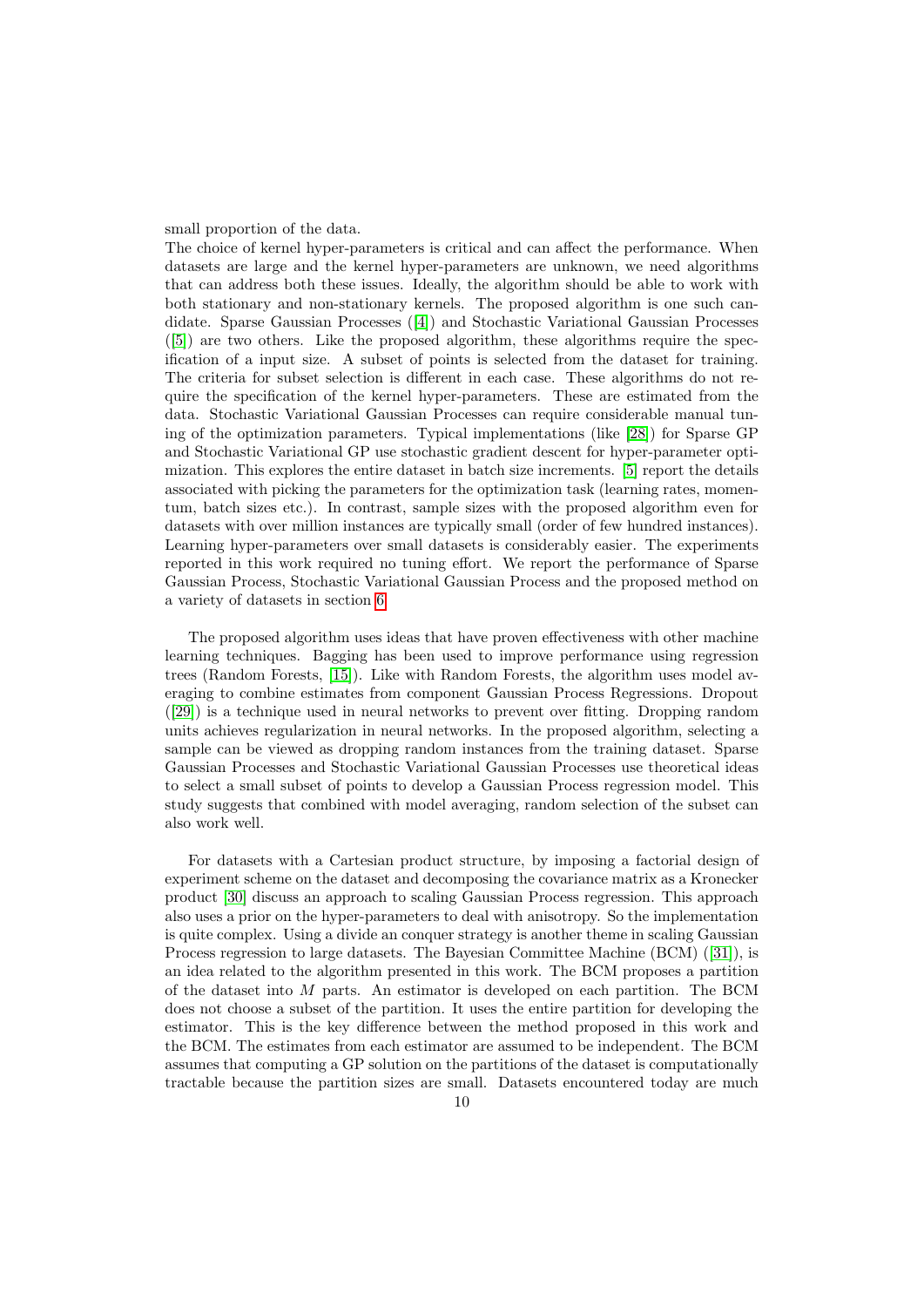larger than those reported in [\[31\]](#page-22-27). In present day datasets the partitions of the dataset based on guidelines provided in [\[31\]](#page-22-27) would be very big and computing a full Gaussian Process solution on them may not be computationally tractable. Even when the partition size is not big enough to create computational hurdles, using all the data may result in over fitting. Using a hierarchical model as in [\[32\]](#page-22-28) or [\[33\]](#page-22-29) are possible ways to work around the size of the partitions, however this requires a complex implementation to partition and recombine computations.

The Locally Approximate Gaussian Process [\[34\]](#page-22-30) fits a local Gaussian Process for a prediction point using a local neighborhood and local isotropy assumption. This method too requires some tuning, the size of neighborhood and method to choose the neighbors are important parameters. For datasets where the local isotropy assumption works well and when the size of the test set is small, this method might be useful. When prediction is required at a large number of test points, this method might be slow if we use a large neighborhood. For example with the airline dataset, described in section [5.1,](#page-11-0) using the defaults provided with the laGP ([\[35\]](#page-23-0)) package did not yield good results on the airline delay dataset (RMSE of 24.89 as opposed to 8.75 with the proposed method). The running time for laGP was also considerably longer. Scoring the test set in batches of 15000 rows, the test set prediction took about 50 minutes for the airline delay dataset. The proposed algorithm builds a single model that is used to score the entire test set and completed in about 6.5 minutes.

In summary, there are several ways to scale Gaussian Process regression to large datasets. The choice of a particular method should be guided by the characteristics of the problem. The method proposed in this work is appropriate for large datasets that have a small number of important features for which the kernel characteristics are unknown. In such cases exploratory data analysis can be used to determine appropriate kernel types. Additive models may work well for such datasets. Preprocessing such as principal component analysis can be used if needed to make features independent (so that we can use additive models). Stochastic Variational Gaussian Processes and Sparse Gaussian Processes are also good candidates for such problems. Kernel hyper-parameters are learned from the data by these methods. Results of the experiments conducted as part of this study show that the proposed method can match or exceed the performance of the Sparse Gaussian Process or the Stochastic Variational Gaussian Process.

#### <span id="page-10-0"></span>5. Effect of the Parameters

Selection of algorithm parameters appropriate for a machine learning task is an arduous task for all practitioners. To alleviate this difficulty, we provide guidelines for parameter selection based on detailed experimentation. The proposed algorithm has three parameters:

- 1. The dataset size
- 2. The subset size
- 3. The number of estimators

Accordingly, three sets of experiments were performed to capture the effect of each of these parameters on the performance of the algorithm. These experiments are described in this section.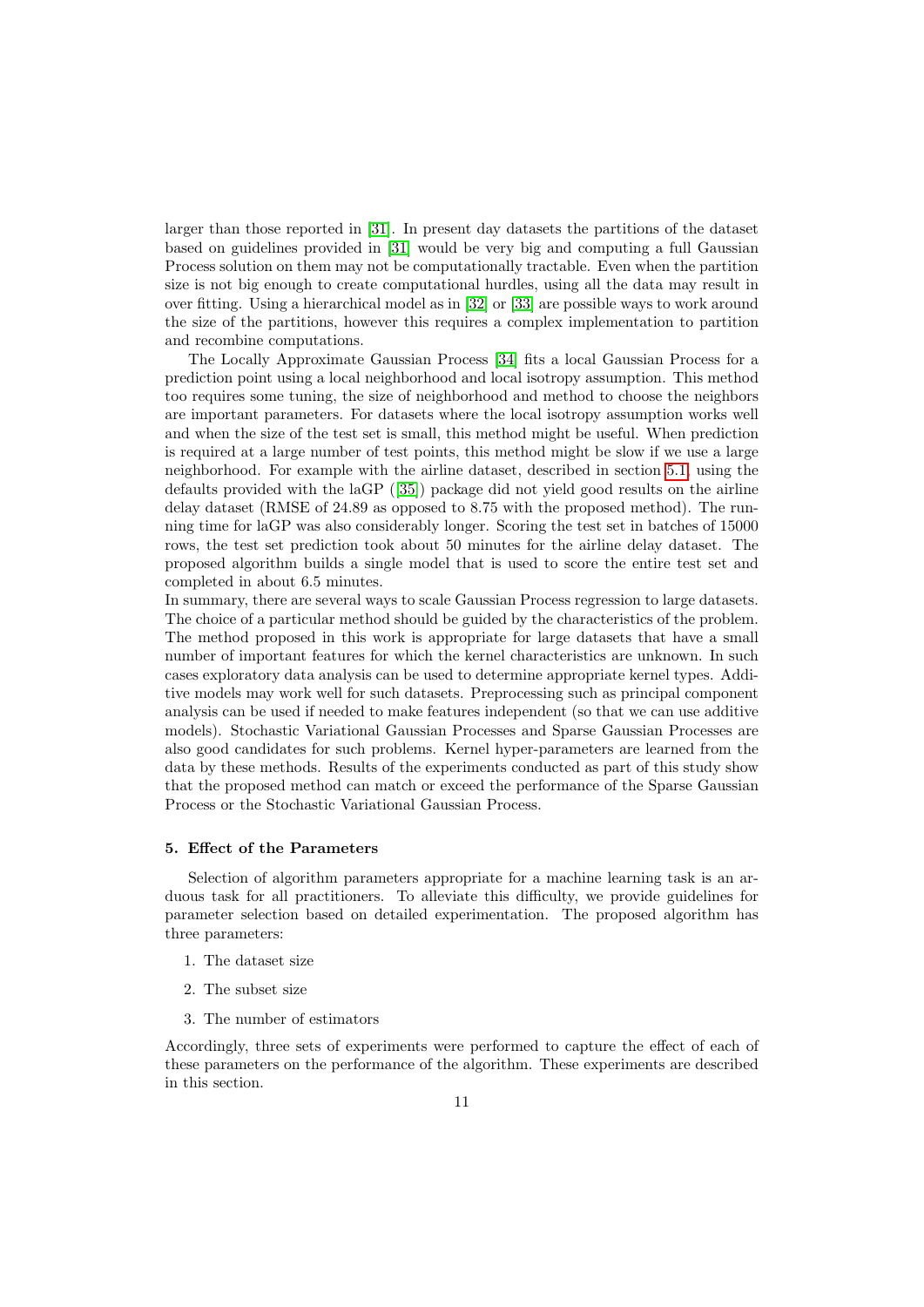# <span id="page-11-0"></span>5.1. Datasets

The following datasets were used in this study:

- 1. Combined Cycle Power Plant: This dataset was obtained from the UCI Machine Learning repository ([\[36\]](#page-23-1)). This dataset has 9568 instances. The target variable is the net hourly electrical power output from a power plant. The dataset has four features.
- 2. Ailerons: This dataset was obtained from the LIAD(Laboratory of Artificial Intelligence and Decision)([\[37\]](#page-23-2)). The target variable for this dataset is the control action associated with the control of a F-16 aircraft. The dataset has 40 features and 7154 instances.
- 3. Elevators: This dataset was obtained from the LIAD repository ([\[37\]](#page-23-2)). This dataset is also related to the control of a F-16 aircraft. The target for this dataset is the control action variation for the elevators of the aircraft. The dataset has 6 features and 9517 instances.
- 4. California Housing: This dataset was obtained from the LIAD repository ([\[37\]](#page-23-2)). The target variable for this dataset is the median house price. The dataset has 8 features and 20460 instances
- 5. Individual Household Electric Power Consumption: This dataset was obtained from the UCI Machine Learning repository ([\[36\]](#page-23-1)). It captures the electric power consumption in a single household over a four year period at a one minute sampling rate. For the experiments in this study, the Voltage was treated as the target variable. Seasonality and periodicity are important characteristics of this dataset (identified during exploratory data analysis of this dataset). For this reason, minute and hour attributes were created out of the time stamp attribute. Similarly, day of week and day of month attributes were created out of the date attribute. This dataset has over 2 million instances and 12 features.
- 6. Airline Delay:This dataset was obtained from the US Department of Transportation's website ([\[38\]](#page-23-3)). The data represents arrival delays for US domestic flights during January and February of 2016. This dataset had 12 features and over two hundred and fifty thousand instances. Departure delay is included as one of the predictors while [\[5\]](#page-22-1) does not include it. Also the raw data includes a significant amount of early arrivals (negative delays). For all regression methods considered in this study, better models were obtained by limiting the data to the delayed flights only (arrival delays were greater than zero). This suggests that arrival delays and early arrivals are better modeled separately.
- 7. The Sinc Function: This is a one dimensional synthetic dataset where the response variable is the sine cardinal function otherwise called the sinc function (noise free). The sinc function is a complex function to learn and is therefore a candidate for this as well as many other machine learning research studies. The dataset had one hundred thousand instances.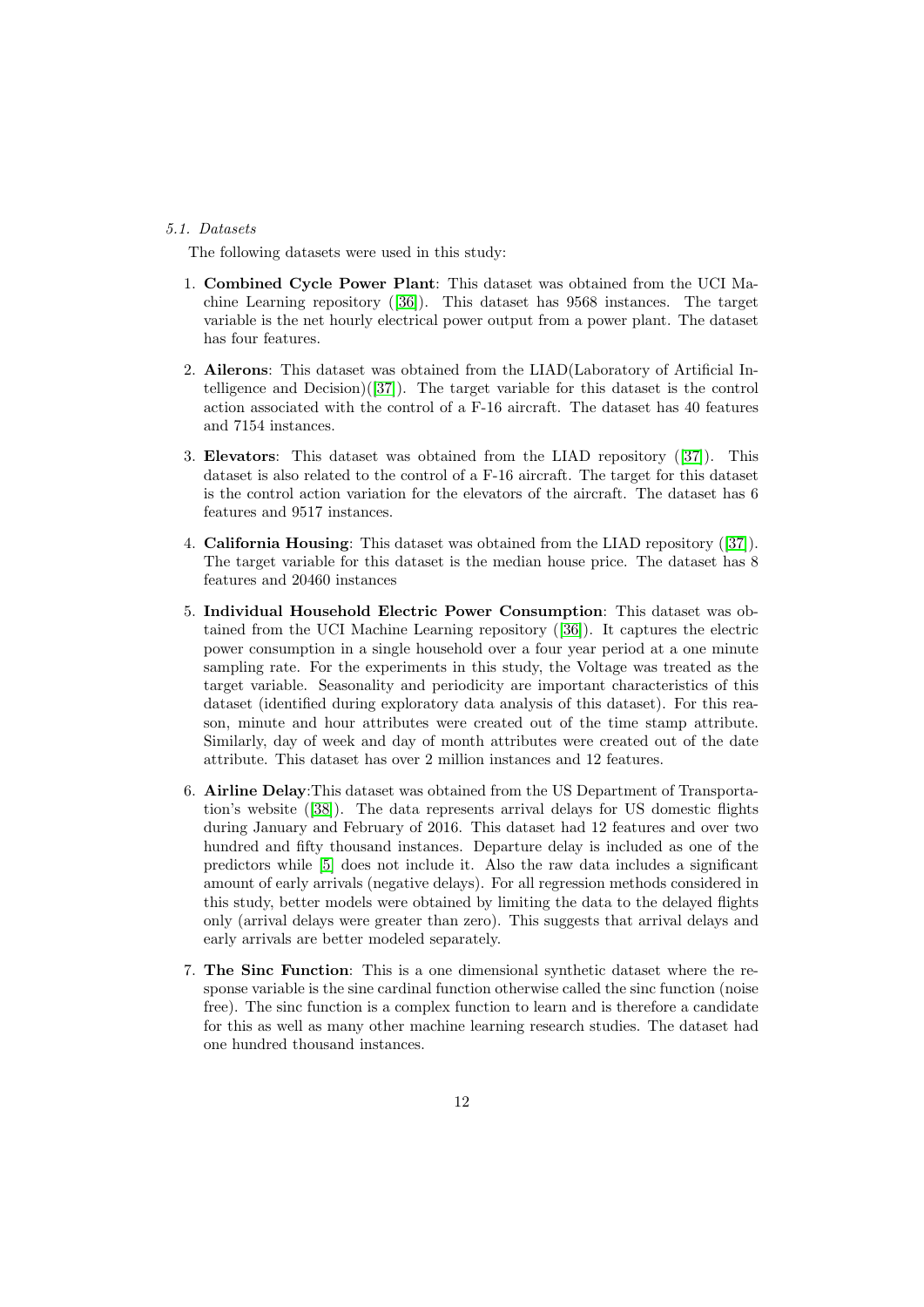# <span id="page-12-0"></span>5.2. Effect of Dataset Size

These experiments study the effect of the size of the dataset  $(N)$  on the subset size  $(\delta)$ . For each dataset, we pick a fraction of the data elements and determine the subset size  $(N^{\delta})$  required to achieve a target accuracy. The target accuracy is an input parameter for the experiment. We repeat this procedure for various settings of the fraction of the dataset selected (0.1 through 1). The number of estimators for these experiments was maintained at 30. The rationale for this choice is provided in section [5.4.](#page-15-0) The results are shown in Figure [1](#page-12-1) through [7.](#page-13-0)

<span id="page-12-1"></span>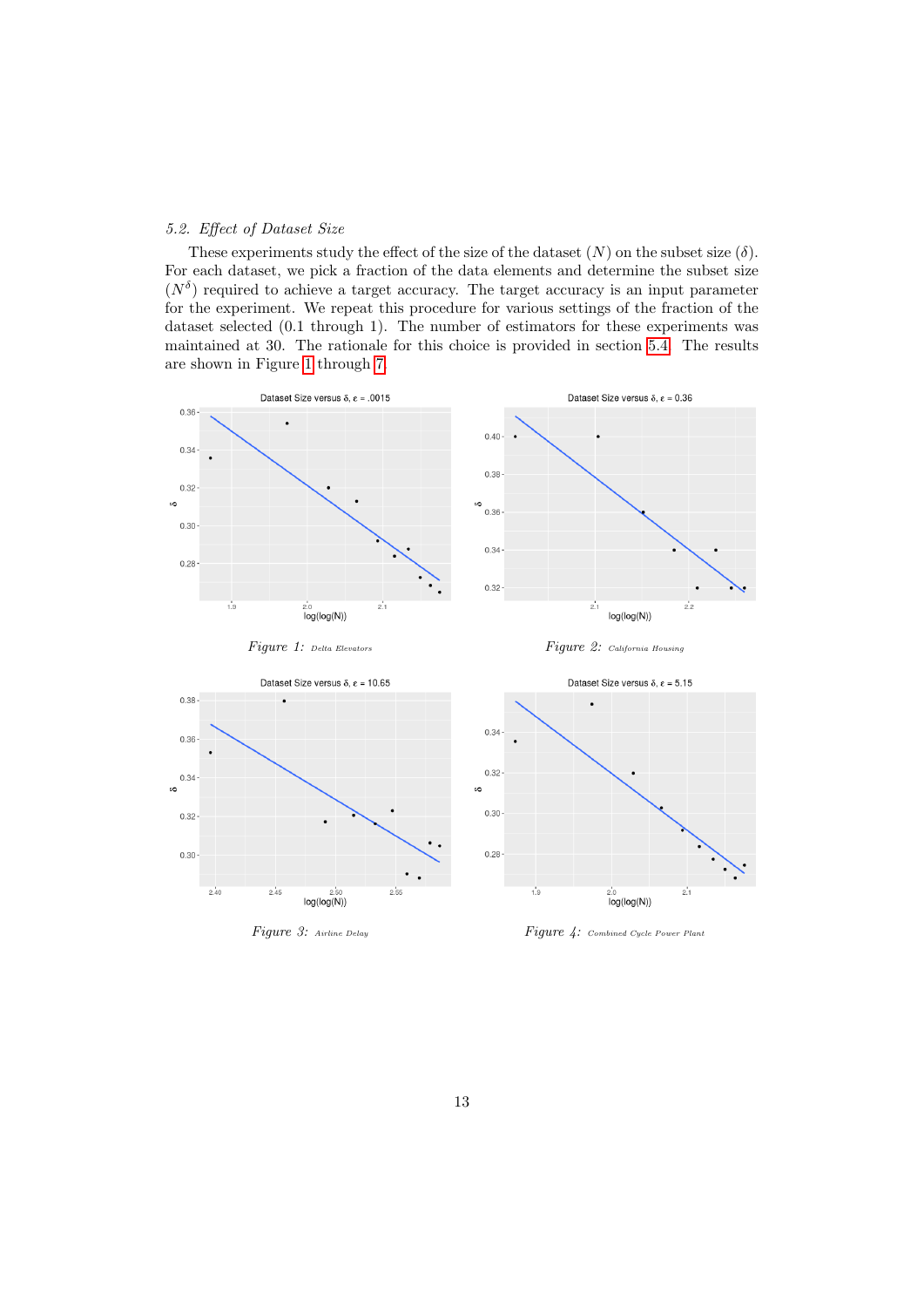

Figure 5: House Hold Power Consumption Figure 6: Ailerons

<span id="page-13-0"></span>

Figure 7: Sinc Function (Synthetic Data)

The key observation from these experiments was that the  $\delta$  required to maintain a preset accuracy decreases very slowly as N increases. This set of experiments was used to identify candidate choices for the parameters of Equation [7.](#page-4-1) Since we wanted a function  $\delta(N)$ , that decreases slowly as N increases, we considered  $\{\frac{1}{\sqrt{N}}\}$  $\frac{1}{N}, \frac{1}{\log(N)}, \frac{1}{\log(\log(N))}\}$ . These are slowly decreasing functions of  $N$  in decreasing order of slowness. After a rigorous empirical study we found that if we choose  $\delta(N) = \frac{1}{\log(\log(N))}$  then it works well on all real world datasets and synthetic data. As discussed in section [3,](#page-3-0) the time complexity of the proposed algorithm is  $O(K.N_s^3)$  or  $O(K.N^{3,\delta(N)})$ . The exponent of N decreases monotonically as N increases. Since N can be expressed as  $2^{2^x}$ , for  $N > 2^{2^x}$ , the running time is  $\langle O(K.N^{\frac{3}{x}})$ . The number of estimators K, determined empirically, is a constant (about 30) for all experiments. The rationale for this choice is explained in section [5.4.](#page-15-0) The time complexity of the GP computation is therefore  $O(K.N^{\frac{3}{x}})$ . So when N is large enough (such that  $x > 3$ ), the GP computation is sub-linear. For example, when  $N = 2^{2^4}$ , the time complexity is  $O(K.N^{\frac{3}{4}})$ .  $g(\epsilon)$  is a monotonically increasing function that characterizes the fact that sample size should increase as the acceptable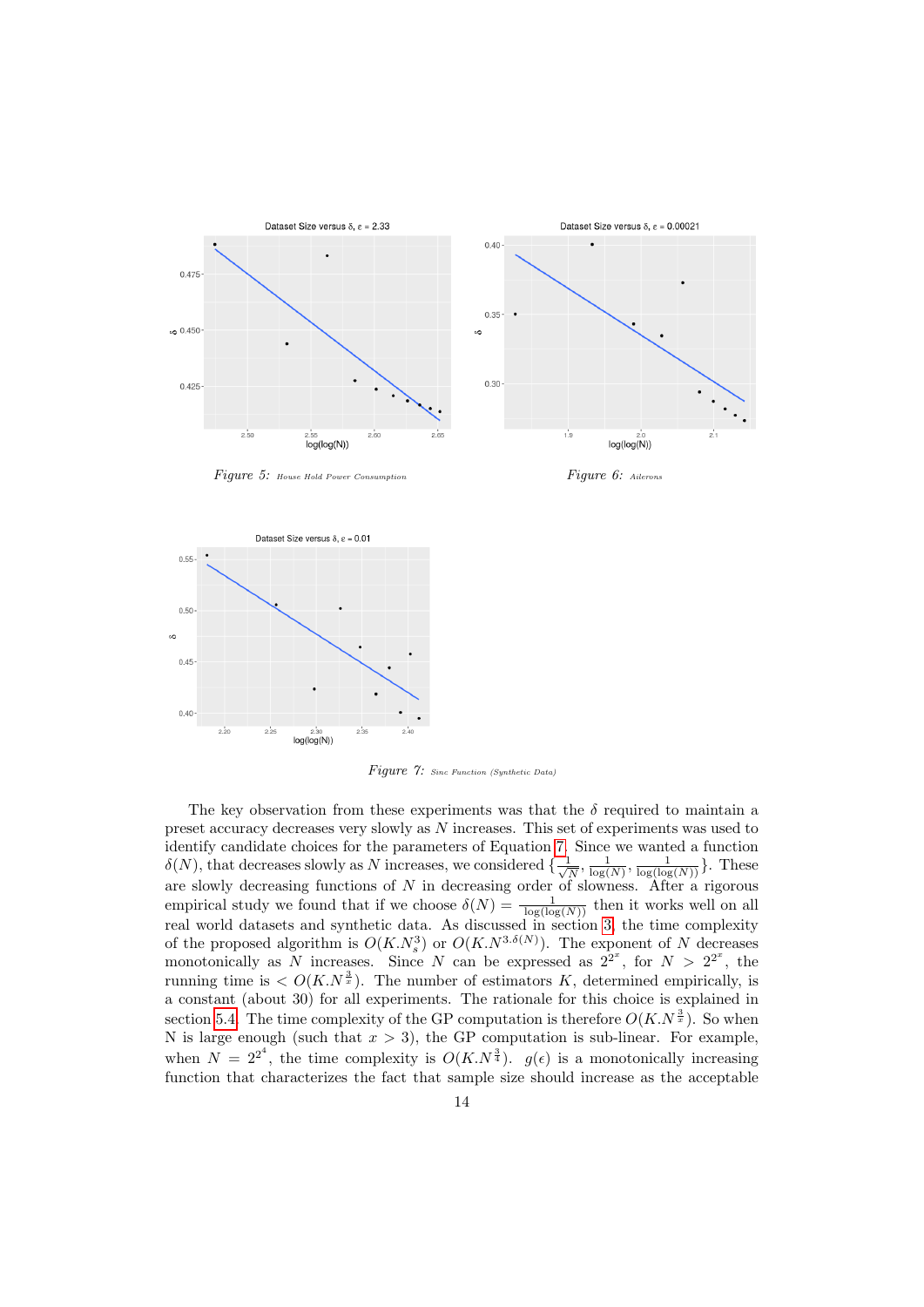error threshold  $\epsilon$  decreases (e.g.  $g(\epsilon) = \epsilon, \sqrt{\epsilon}, \epsilon^{\frac{1}{10}}, \ldots$ ). An optimal choice of  $g(\epsilon)$  is an area of future work. For the experiments reported in this work,  $g(\epsilon) = C \epsilon^{\frac{1}{10}}$  with  $C = 1$ for low noise datasets  $(RMSE \ll 1)$  and  $C = 0.5$  for noisy datasets  $(RMSE > 1)$ , worked well.

<span id="page-14-0"></span>





Figure 10: Airline Delay Figure 11: Combined Cycle Power Plant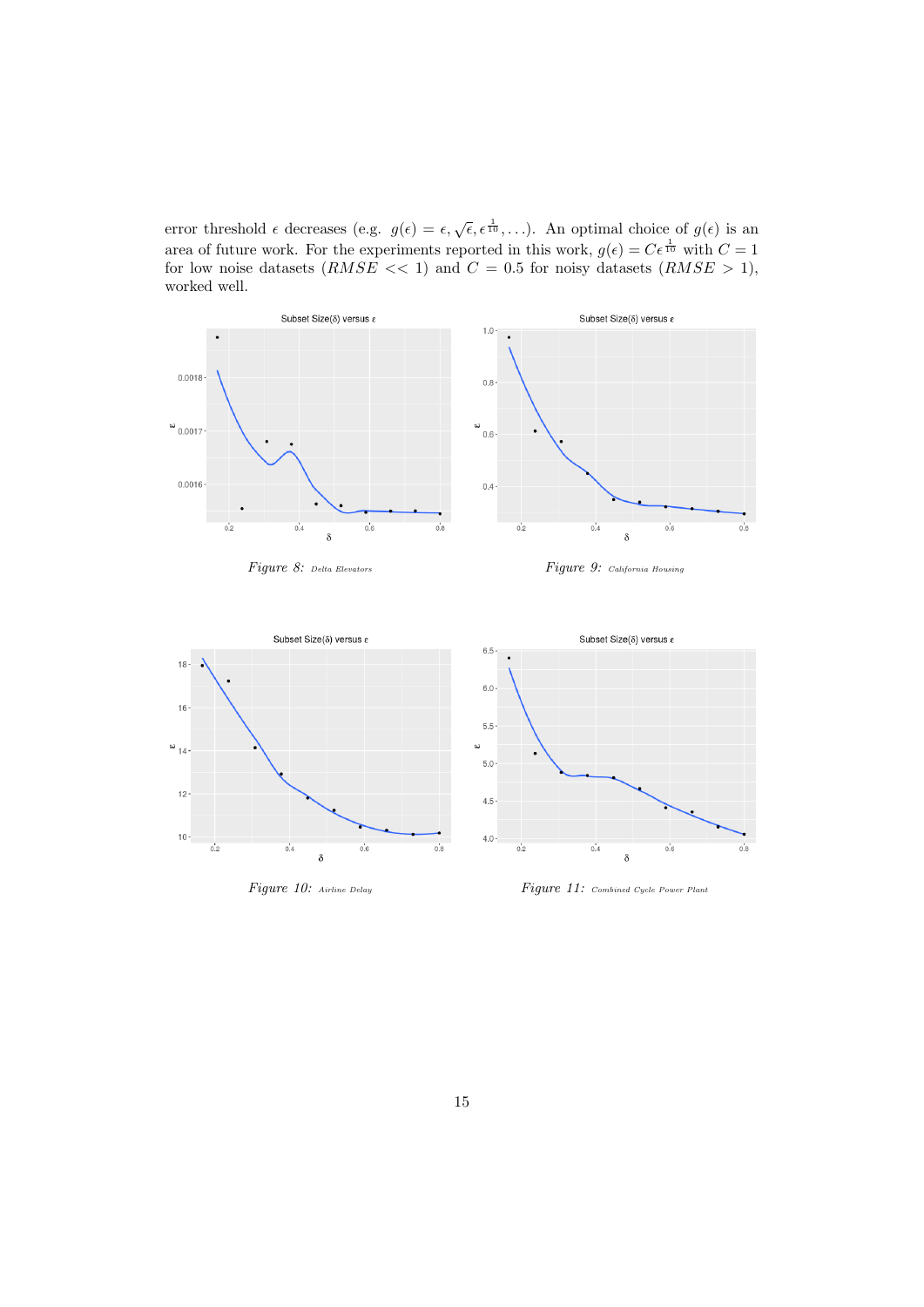

Figure 12: House Hold Power Consumption Figure 13: Ailerons



#### 5.3. Effect of Subset Size

These experiments explore the effect of the subset size, captured by the parameter  $\delta$ , on the accuracy ( $\epsilon$ ), for a fixed dataset size (N). For each dataset, a fraction of the dataset is picked for this experiment. This represents the data for the experiment (N). We pick N such that  $N^{1.0}$  (i.e,  $\delta = 1.0$ ) is computationally tractable (about 2000). The subset  $N_s$ , used for Gaussian Process model development was  $N^{\delta}$ . We fix the number of estimators to be 30 (see section [5.4](#page-15-0) for rationale). For each  $\delta$  value in a range of values, we record the RMSE  $(\epsilon)$ . The key insight from these experiments was that complex functions, like the Sinc function (see Figure [14\)](#page-15-1) needed a larger subset size to produce a given level of accuracy. Note that we can expect the  $\delta$  to drop with the increase in dataset size be-

<span id="page-15-1"></span>

Figure 14: Sinc Function (Synthetic Data)

cause of the effect reported in section [5.2.](#page-12-0) Section [6.3](#page-18-0) provides the  $\delta$  values associated with the full dataset. The results for these experiments are shown in Figure [8](#page-14-0) through [14.](#page-15-1)

#### <span id="page-15-0"></span>5.4. Effect of Number of Estimators

These experiments capture the effect of the number of estimators  $(K)$  on the accuracy of the algorithm  $(\epsilon)$ , for a particular set of  $\delta$  and N values.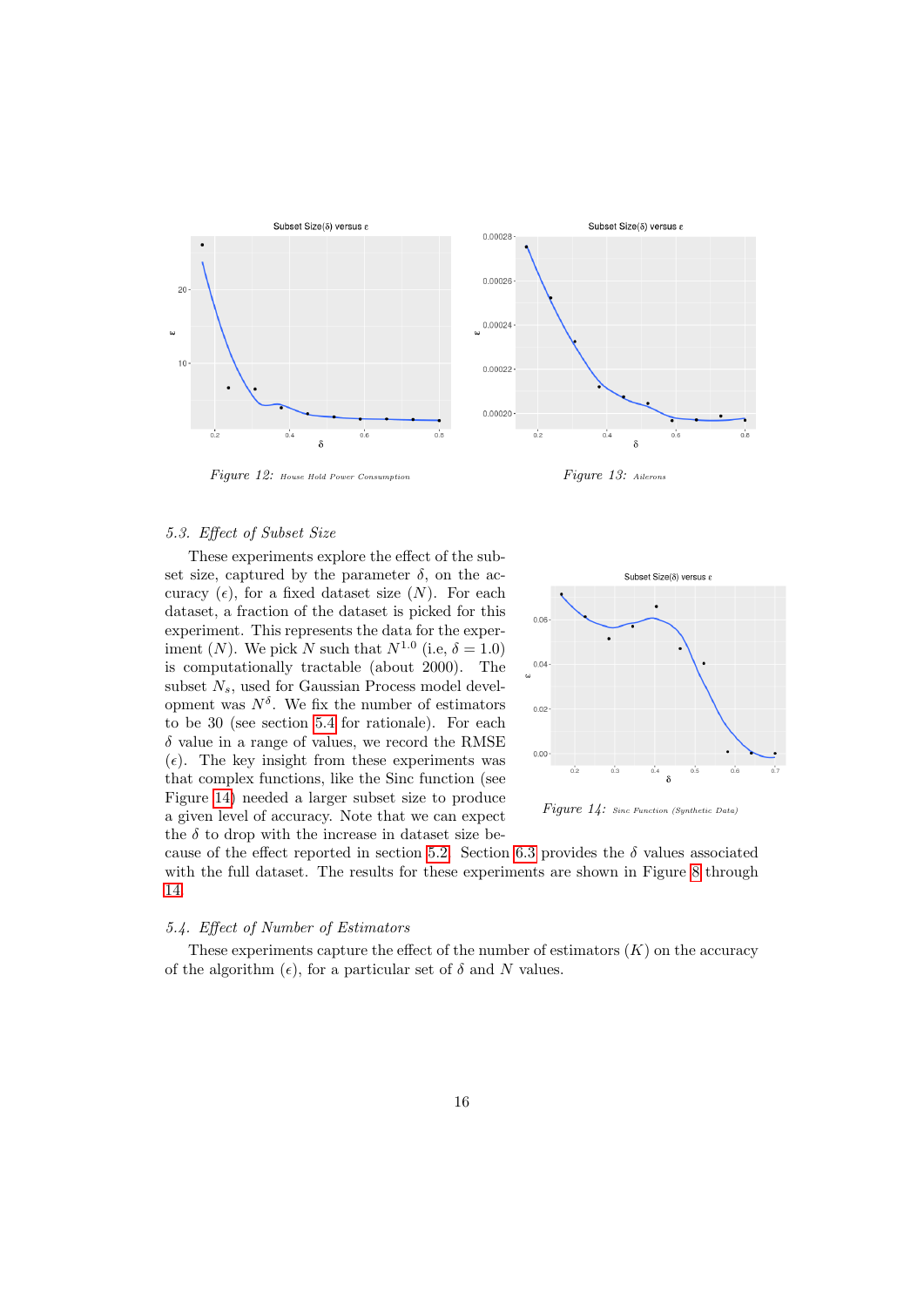<span id="page-16-0"></span>









Figure 17: Airline Delay Figure 18: Combined Cycle Power Plant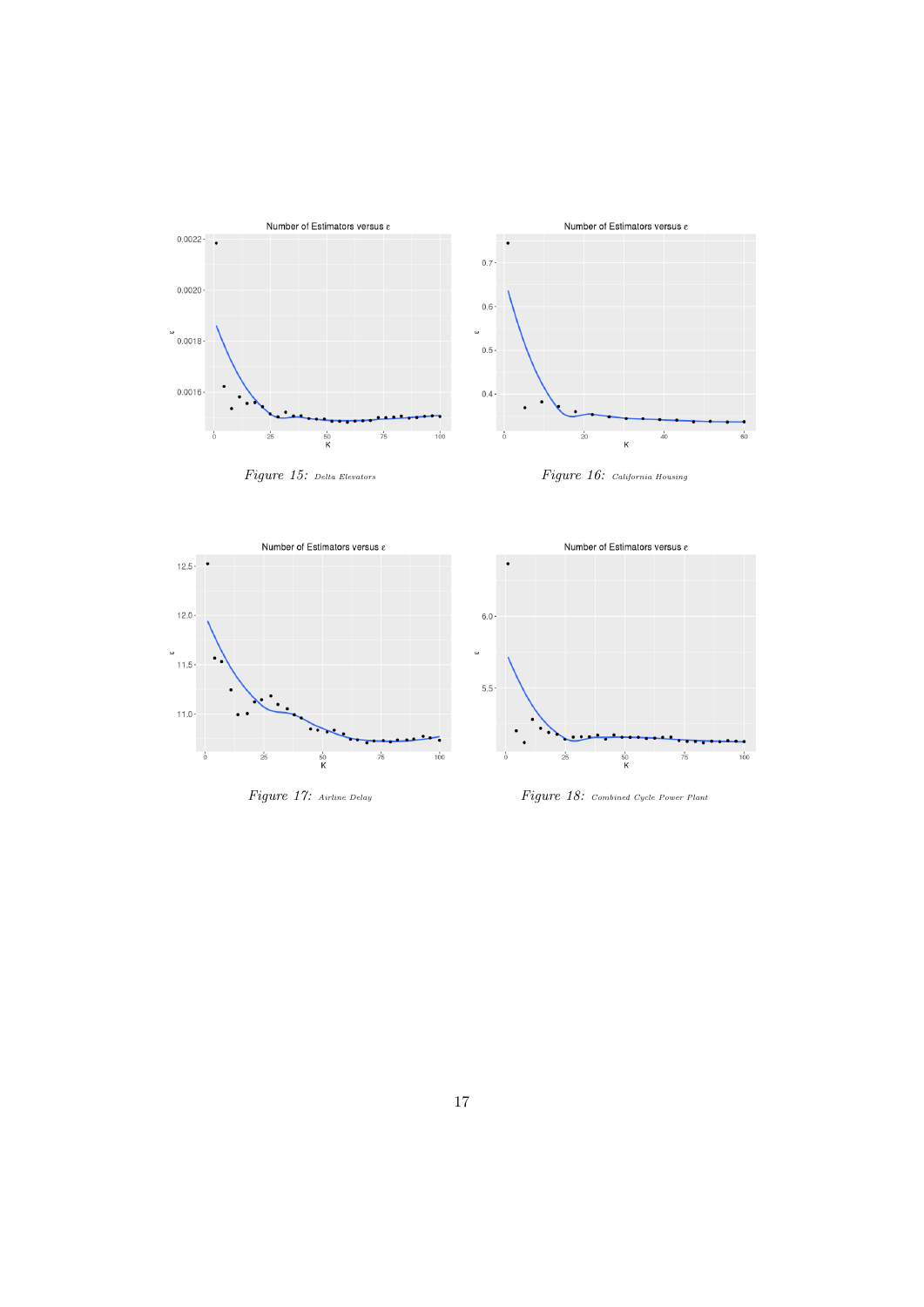

Figure 19: House Hold Power Consumption Figure 20: Ailerons



For each dataset the following experiment was performed. The fraction of the dataset to use for the experiment  $(N)$  and the subset size  $(\delta)$  are selected. For each  $K$  in a range of values, Algorithm [1](#page-5-0) is applied and the error  $(\epsilon)$  is recorded. The key insight from this set of experiments was that given a subset  $size(N_s)$ , there is a point upto which increasing the number of estimators  $(K)$  drops the error, but once a threshold value is reached (around 30, for all the datasets), there is little benefit in increasing the number of estimators. A plausible explanation for this behavior could be that increasing the number of estimators reduces the variance component of the error in the bias-variance decomposition of the error( $\epsilon$ ). The results for these experiments are shown in Figure [15](#page-16-0) through [21.](#page-17-1)

<span id="page-17-1"></span>

Figure 21: Sinc Function (Synthetic Data)

#### <span id="page-17-0"></span>6. Application of the Algorithm

In this section we describe the results of applying the algorithm reported in this work to the datasets described in section [5.1.](#page-11-0)

#### 6.1. Independent Performance Assessments

It may of interest to see how the estimates from Gaussian Progress regression compare to estimates from other methods for large regression tasks. We report the performance of two methods. XGBoost ([\[6\]](#page-22-2)) is a recent tree based algorithm using the gradient boosting framework that is very scalable and gaining adoption among practitioners. Trees partition the predictor space and can account for interaction. This method uses boosting instead of bagging. Difference in accuracy estimates between XGBoost and the proposed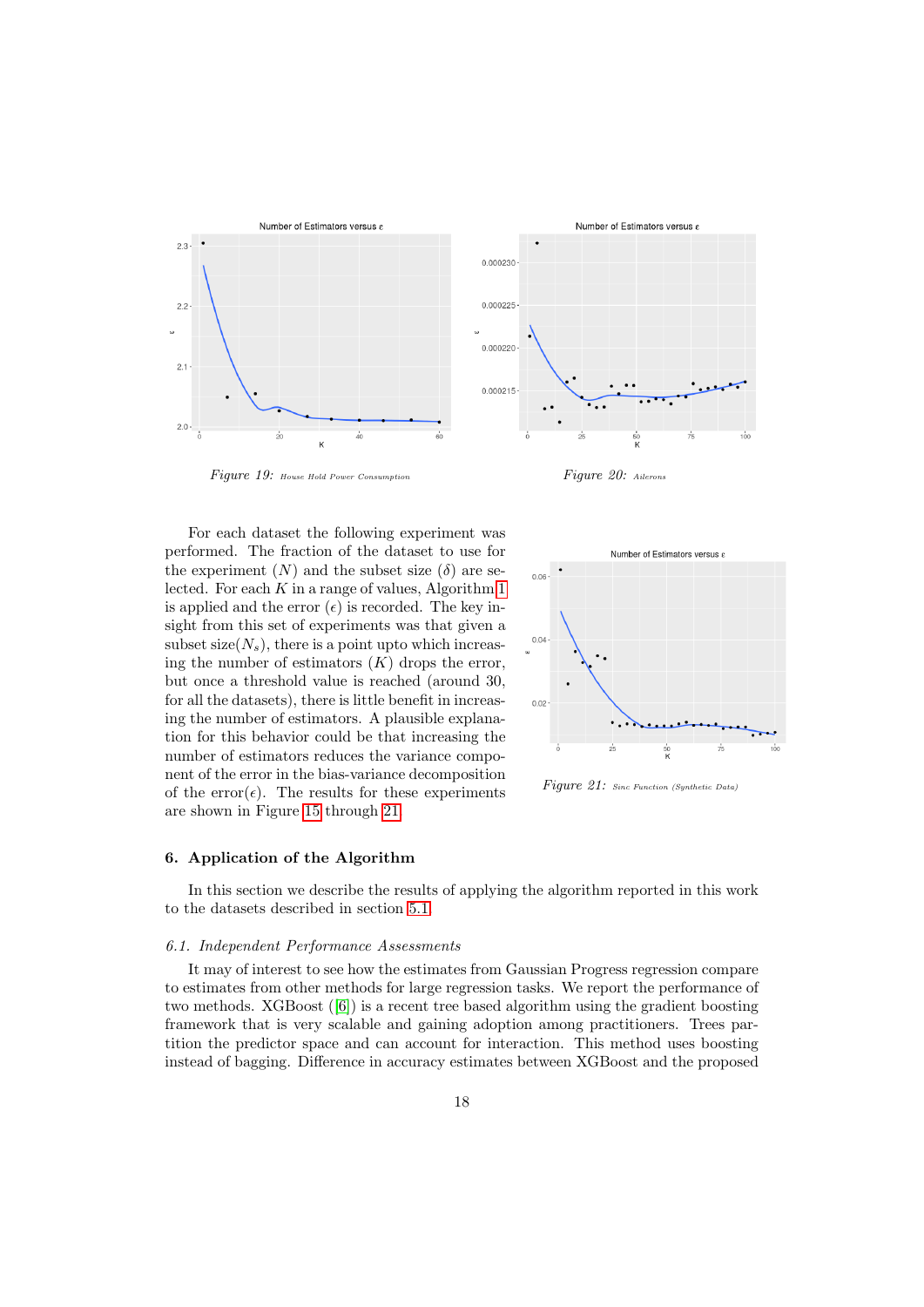method for a particular dataset could be attributed to the influence of boosting or effects of interaction among variables. In most cases the estimates from XGBoost were comparable to the estimates from the proposed method. As discussed in [6.4,](#page-20-0) it is possible to combine estimates from XGBoost with the estimates from the proposed method using stacking. The Generalized Additive Model (GAM) ([\[7\]](#page-22-3)) is a scalable regression technique. As the name suggests, it fits an additive model in terms of smooth nonparametric functions (typically splines) of the predictor variables. The GAM estimate serves as an independent performance estimate from another non-parametric regression algorithm based on an additive model. In most cases the accuracy obtained from GAM's were similar to those obtained from Gaussian Process regression.

#### 6.2. Feature Relavance

As discussed in section [3,](#page-3-0) an additive model worked well for the datasets used in this study. Further, in all these datasets, the response depended only a small number of attributes. XGBoost can report feature importance. This summarized in Table [1](#page-18-1) below. The response depends on a small subset of predictors in all the datasets reported in this study. GPy, ([\[28\]](#page-22-24)) the package used to implement the experiments reported in this work, implements the Automatic Relevance Determination (see [\[1,](#page-21-0) Chapter 5]) feature. Features that are not relevant are dropped from the model.

# <span id="page-18-0"></span>6.3. Accuracy

As discussed in section [4,](#page-8-0) the choice of a GP method to use for a regression task depends on the problem context. The algorithm presented in this work does not require the hyper-parameter values to be specified. In terms of the inputs to the algorithm, the algorithm presented in this work

<span id="page-18-1"></span>

|                | $_{\text{Dataset}}$ | Features | <b>Important Features</b> |
|----------------|---------------------|----------|---------------------------|
|                | Airline Delay       |          |                           |
| $\overline{2}$ | Ailerons            | 40       |                           |
| 3              | Power Plant         |          |                           |
| $\overline{4}$ | Delta Elevators     |          |                           |
| 5              | California Housing  |          |                           |
|                | House Hold Power    | 19       |                           |

Table 1: Feature Importance

is similar to the Sparse Gaussian Process and the Stochastic Variational Gaussian Process. These algorithms only require the dataset, kernel and the subset size as input. We report the performance of the Sparse Gaussian Process, Stochastic Variational Gaussian Process and the proposed algorithm for each dataset. These algorithms are good choices to begin the knowledge discovery process in large datasets. The results of applying Algorithm [1](#page-5-0) to all the datasets listed in section [5.1](#page-11-0) are shown in Table [2.](#page-19-0) For each dataset, Table [2](#page-19-0) includes the following columns:

- 1. BM1 (Bagging Method 1): This is the result of applying Algorithm [1](#page-5-0) using the method specified in section [3.1](#page-7-0) to select the subset.
- 2. BM2 (Bagging Method 2): This is the result of applying Algorithm [1](#page-5-0) using the method specified in section [3.2](#page-7-1) to select the subset.

<sup>3</sup> timestamp is counted as a feature. Variables derived from timestamp are not included in this count.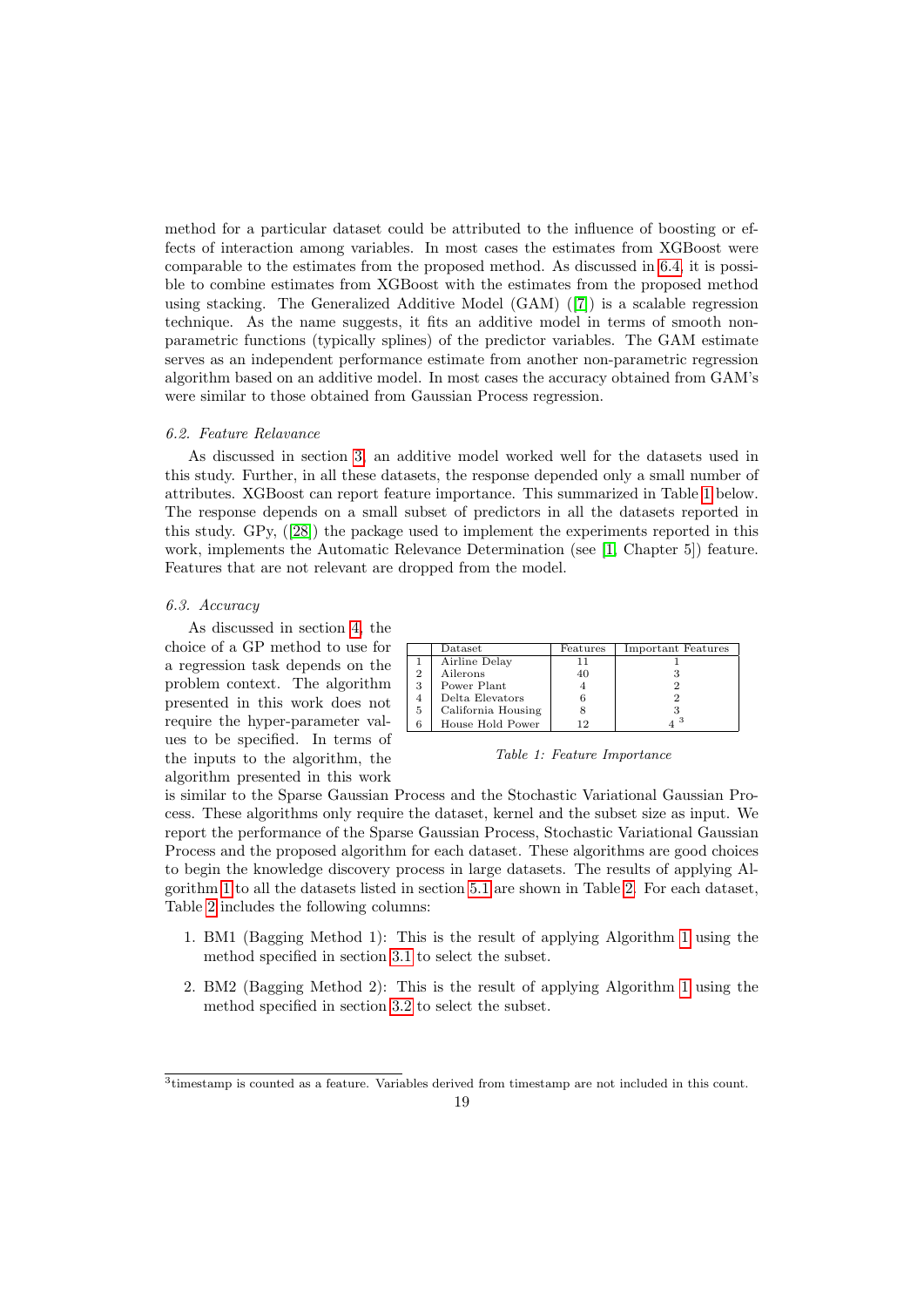<span id="page-19-0"></span>

| Dataset         | BM1      | $_{\rm BM2}$ | <b>POE</b> | <b>SVGP</b> | <b>SPGP</b> | <b>XGBoost</b> | GAM      | SD       |
|-----------------|----------|--------------|------------|-------------|-------------|----------------|----------|----------|
| Ailerons        | 0.000214 | 0.000208     | 0.000220   | 0.000220    | 0.000220    | 0.000220       | 0.000200 | 0.000410 |
| Delta Elevators | 0.001510 | 0.001450     | 0.001547   | 0.001460    | 0.001460    | 0.001432       | 0.001444 | 0.002370 |
| <b>CCPP</b>     | 4.32     | 4.24         | 4.27       | 5.19        | 4.10        | 3.73           | 4.11     | 17.07    |
| Cal Housing     | 0.293    | 0.294        | 0.293      | ΝA          | ΝA          | 0.240          | 0.281    | 0.569    |
| Airline Delay   | 8.75     | 8.75         | 8.74       | 8.85        | 10.94       | 8.74           | 9.45     | 31.31    |
| <b>HPC</b>      | 2.039    | 1.992        | 2.120      | ΝA          | ΝA          | 1.63           | 2.18     | 3.24     |
| Sinc Function   | 0.0267   | 0.0200       | 0.0132     | 0.0627      | 0.0170      | NΑ             | NΑ       | 0.0634   |

- 3. POE: This is the result of applying the Product of Experts Algorithm (Equation [11\)](#page-5-1) instead of bagging. The subset size used is the same as that for Bagging (method 1).
- 4. SVGP: This is the result of applying the SVIGP algorithm.
- 5. SPGP: This is the result of applying the Sparse GP algorithm.
- 6. XGBoost: This is the result obtained from the XGBoost algorithm.
- 7. GAM: This is the result obtained from GAM.
- 8. SD: This is the standard deviation of the response. If we use a model that simply predicts the mean response for each test point, then the standard deviation represents the error associated with such a model. For regression models to be useful, they must perform better than this model.

For all datasets the split between the training and the test sets was 70% - 30%. The reported accuracies are on the test set. The subset sizes required for each dataset is captured by the  $\delta$  parameter. The  $\delta$  values associated with Table [2](#page-19-0) are presented in Table [3.](#page-19-1) The  $\delta$  values for the bagging methods and POE correspond the most accurate estimates we could obtain for the datasets on a laptop with 16 GB of RAM. The SVGP and the SPGP columns of Table [3,](#page-19-1) represent the  $\delta$  at which the best performance was obtained for the Stochastic Variational GP and the Sparse GP methods. For the airline dataset, the best performance for Stochastic Variational GP was obtained at a smaller subset size than the one used for the proposed method. For the airline dataset, Sparse GP showed no improvement in performance for  $\delta$  greater than 0.33

The kernels used for the datasets are shown in Table [4.](#page-20-1) The experiments reported in this work used [\[28\]](#page-22-24) for implementation. The Sparse GP implementation in this package is based on the Variational Sparse GP method (see [\[4\]](#page-22-0)). The Stochastic Variational GP implementation is the one used in [\[5\]](#page-22-1). Both these methods use Stochastic Gradient Descent for hyper-parameter

<span id="page-19-1"></span>

|                | Dataset         | BM1   | BM <sub>2</sub> | POE    | <b>SPGP</b> | <b>SVGP</b> |
|----------------|-----------------|-------|-----------------|--------|-------------|-------------|
|                | Ailerons        | 0.30  | 0.30            | 0.30   | 0.30        | 0.30        |
| $\overline{2}$ | Delta Elevators | 0.30  | 0.30            | 0.30   | 0.30        | 0.30        |
| 3              | <b>CCPP</b>     | 0.6   | 0.6             | 0.6    | 0.6         | 0.6         |
| $\overline{4}$ | Cal Housing     | 0.625 | 0.625           | 0.625  | ΝA          | NA          |
| 5              | Airline Delay   | 0.56  | 0.49            | 0.0.56 | 0.33        | 0.523       |
| 6              | <b>HPC</b>      | 0.43  | 0.38            | 0.43   | NΑ          | <b>NA</b>   |
|                | Sinc Function   | 0.50  | 0.50            | 0.50   | NΑ          | NΑ          |

Table 3: δ Requirements for the Datasets

learning. Kernel support for these methods is also limited to simple kernels and kernels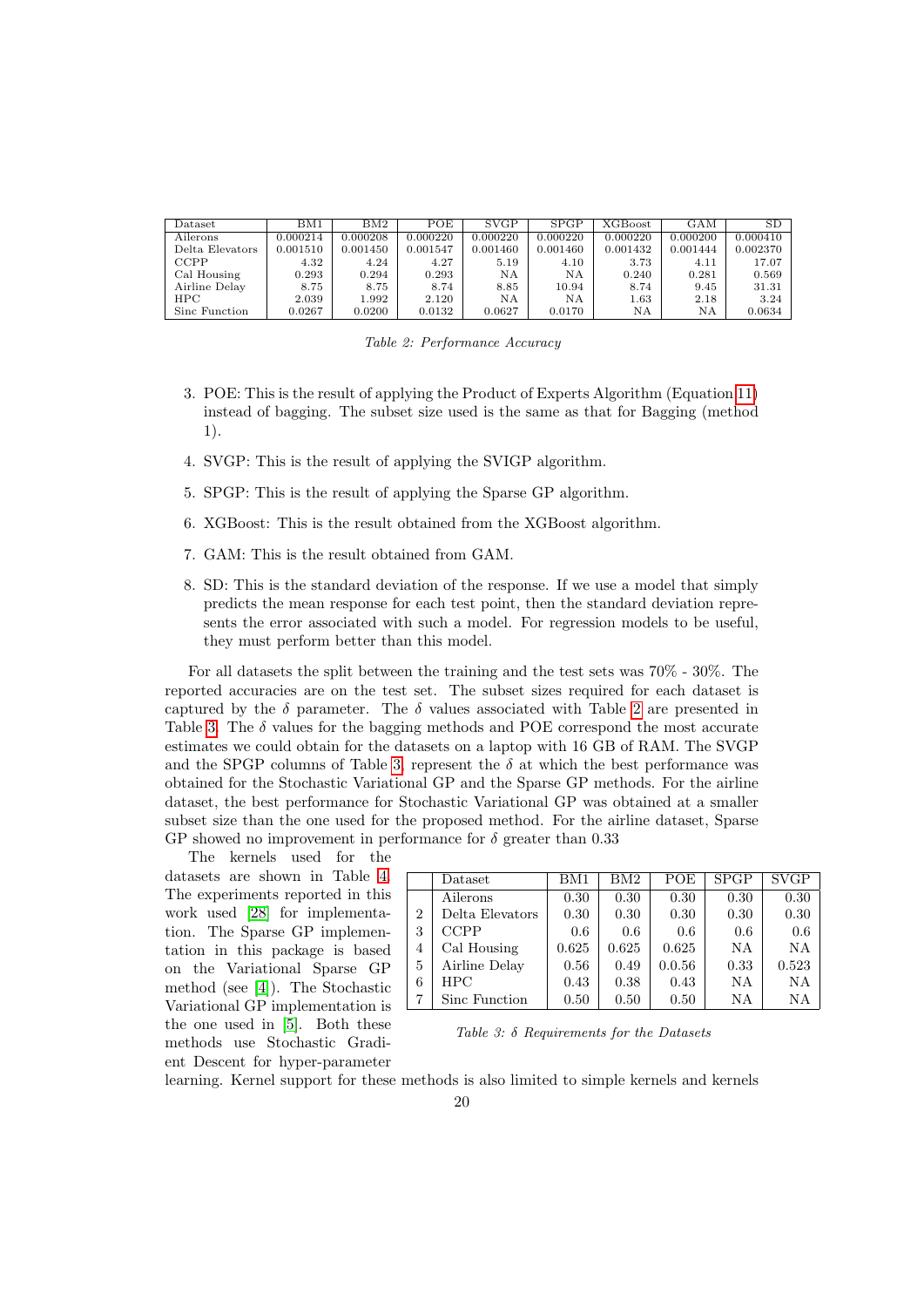like the Brownian Motion Kernel or the Periodic Matern kernel are not supported. For this reason, we do not report accuracy for SVIGP or the Sparse GP for datasets that required these complex kernels (Household Power Consumption and California Housing ). This also highlights the fact that Algorithm [1](#page-5-0) may be a good candidate for datasets with the desired characteristics described earlier but requiring a complex kernel to model the underlying function.

An analysis of Table [2](#page-19-0) shows that the proposed method performs as well as XGBoost or GAM's in most cases. In some cases, XGBoost does marginally better. In these cases we explored if it is possible to construct a better estimator using both these estimators. This is discussed next.

#### <span id="page-20-0"></span>6.4. Combining Estimators

Combining estimators is not a new idea [\[8\]](#page-22-4). More recently, [\[9\]](#page-22-5) has combined gradient boosted tree models with Gaussian Process models. This prompted us to explore combining estimators for the data sets where the Gaussian Process

<span id="page-20-1"></span>

|                | Dataset          | Kernel                 |
|----------------|------------------|------------------------|
| 1              | Ailerons         | sum of linear and RBF  |
| $\overline{2}$ | Delta Elevators  | sum of linear and RBF  |
| 3              | <b>CCPP</b>      | sum of linear and RBF  |
| $\overline{4}$ | California Hous- | sum of Periodic-       |
|                | ing              | Matern32, Linear,      |
|                |                  | RBF and a product ker- |
|                |                  | nel of Linear and RBF  |
|                |                  | on the medianIncome    |
|                |                  | attribute              |
| $\overline{5}$ | Airline Delay    | sum of BF, linear and  |
|                |                  | White Noise            |
| 6              | HPC              | sum of Bias, Cosine,   |
|                |                  | RBF, Linear and Brow-  |
|                |                  | nian Motion            |
|                | Sinc Function    | R.BF                   |

Table 4: δ Kernels for the Datasets

model produced a slightly lower accuracy. There were three datasets where the performance of the Gaussian Process model was slightly lower than the XGBoost model. These were the Combined Cycle Power Plant, California Housing and the Household Power Consumption dataset. To combine estimators, the output of the XGBoost models and the GP models were used as the inputs to a classifier (the stacking classifier). The response from the classifier was the best model for a given set of XG-Boost and GP model responses. A K-nearest neighbor classifier was used for this purpose. The best value of K was determined through experimentation. Given a test point, the estimates from the XGBoost model and the GP model can be obtained. The classifier then predicts best model for this set of estimates. This model is then used to provide the estimate for the test point. This procedure improved the accuracy for the California Housing and Combined Cycle Power Plant datasets. A K-nearest neighbor regression performed better than the K-nearest neighbor classifier for the Household Power Consumption dataset. The results are shown in Table [5](#page-20-2)

A comparison of Table [5](#page-20-2) with Table [2](#page-19-0) shows that combining estimators yields solutions that are more accurate. The idea of combining estimators can be refined in many ways. We have not included the Sparse GP and Stochastic Variational GP in this solution. The choice of the classifier or re-

<span id="page-20-2"></span>

|                | Dataset            | RMSE  |
|----------------|--------------------|-------|
|                | California Housing | 0.211 |
| $\overline{2}$ | <b>CCPP</b>        | 2.943 |
| 3              | HPC                | 1.610 |

Table 5: δ Accuracy using XGBoost and bagged GP models

gression model to combine estimates from the component models is another modeling decision. The intent here is to show that it is possible to combine the GP model developed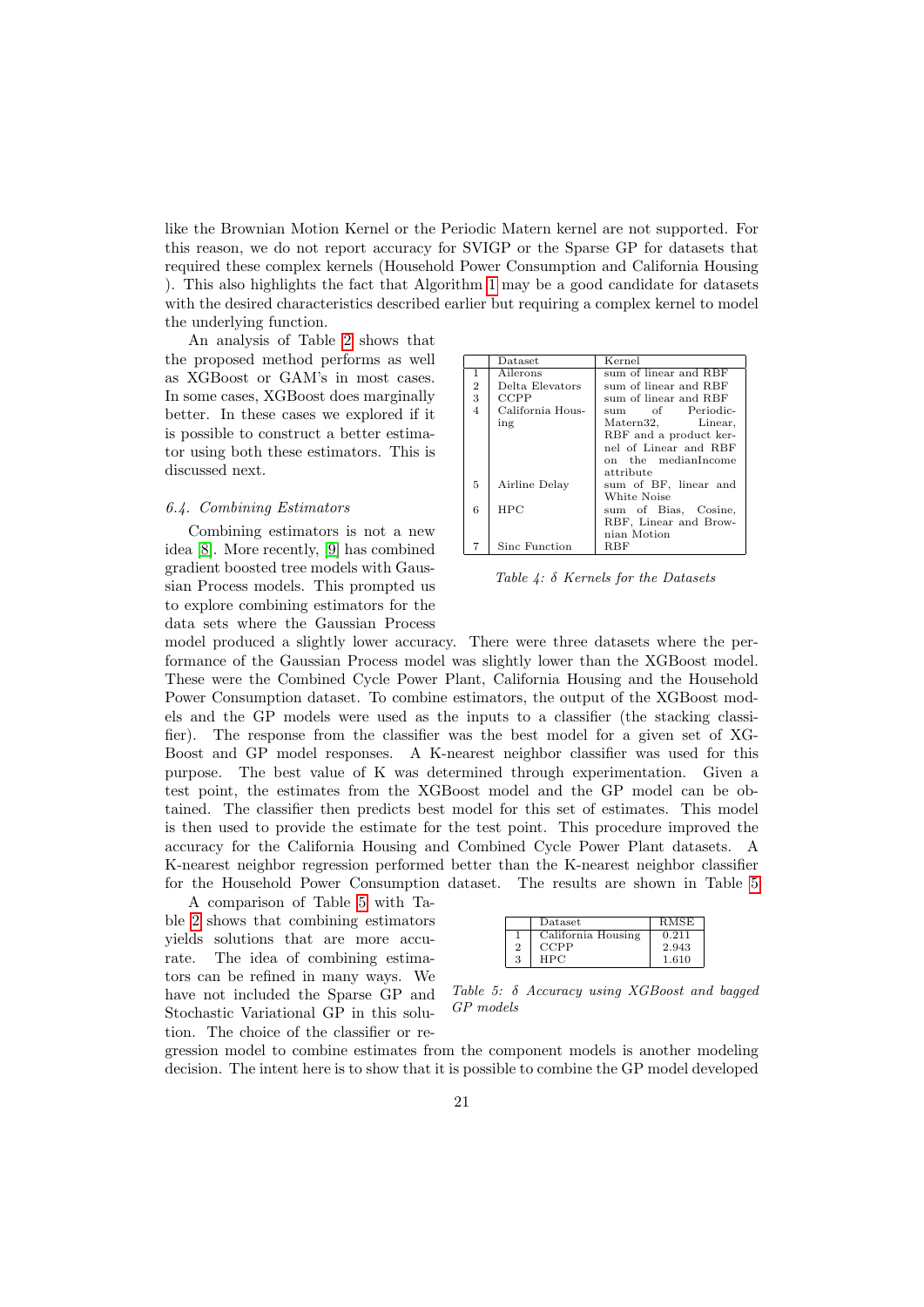using the method presented in this work with other regression models to produce solutions that are better than the individual solutions. An optimal choice of the estimators and the method used for stacking is beyond the scope of this work.

# <span id="page-21-3"></span>7. Conclusion

There are many methods to scale Gaussian Process regression to large datasets. The appropriate choice depends on the problem context. The proposed method is appropriate for large datasets with a small set of important features for which the kernel characteristics are unknown. Kernel choices can be determined through exploratory data analysis [\[10\]](#page-22-6). Kernel hyper-parameters can be learned from the data. The data for the experiments reported in this work came from diverse application areas and in a wide range of sizes (few thousand to two million). In these datasets, the target variable depended on a small set of variables and an additive model matched the performance of models that permit interaction like XGBoost. This suggests that datasets with these characteristics are not uncommon. Results from Minimax theory for non-parametric regression indicate that additive models that depend on a small set of predictors have an attractive rate of convergence. This suggests that we can develop adequate regression models with a small subset of samples from the dataset. This was consistent with results observed in the experiments conducted as part of this study. The Stochastic Variational Gaussian Process and the Sparse Gaussian Process are also good candidates for problems with these characteristics. The results of this study show that the proposed algorithm can match or exceed the performance of the Sparse Gaussian Process or the Stochastic Variational Gaussian Process. The results of this study also show that Gaussian Processes can be as effective as ensemble methods like Gradient Boosted Trees on large datasets. Gaussian Processes are based on a probabilistic frame work and can provide uncertainty estimates directly as compared to other tools for large regression tasks like XGBoost. This could very important for some applications. For example, an analyst may be interested in the probability of a particular amount of delay given information for a particular flight. The regression function is also interpretable in the case of Gaussian Process models in contrast to methods like gradient boosted trees. Therefore Gaussian Process models can be good explanatory models as well as good predictive models. An important feature of this algorithm is the simplicity of implementation. In Internet applications that process continuous streams of data, frequent model development and deployment is needed. An algorithm that is simple but effective may fit these applications well. Finally it should be noted that it is possible to combine this algorithm with other algorithms like Gradient Boosted Trees using model stacking to achieve performance gains.

#### 8. References

# References

- <span id="page-21-0"></span>[1] C. E. Rasmussen, Gaussian processes for machine learning, MIT Press, 2006.
- <span id="page-21-1"></span>[2] Z. Ghahramani, [A tutorial on gaussian processes \(or why i dont use svms\),](http://mlss2011.comp.nus.edu.sg/uploads/Site/lect1gp.pdf) mLSS Workshop talk by Zoubin Ghahramani on Gaussian Processes [Accessed: 2016 07 19] (2011). URL <http://mlss2011.comp.nus.edu.sg/uploads/Site/lect1gp.pdf>
- <span id="page-21-2"></span>[3] C. J. Stone, Additive regression and other nonparametric models, The annals of Statistics (1985) 689–705.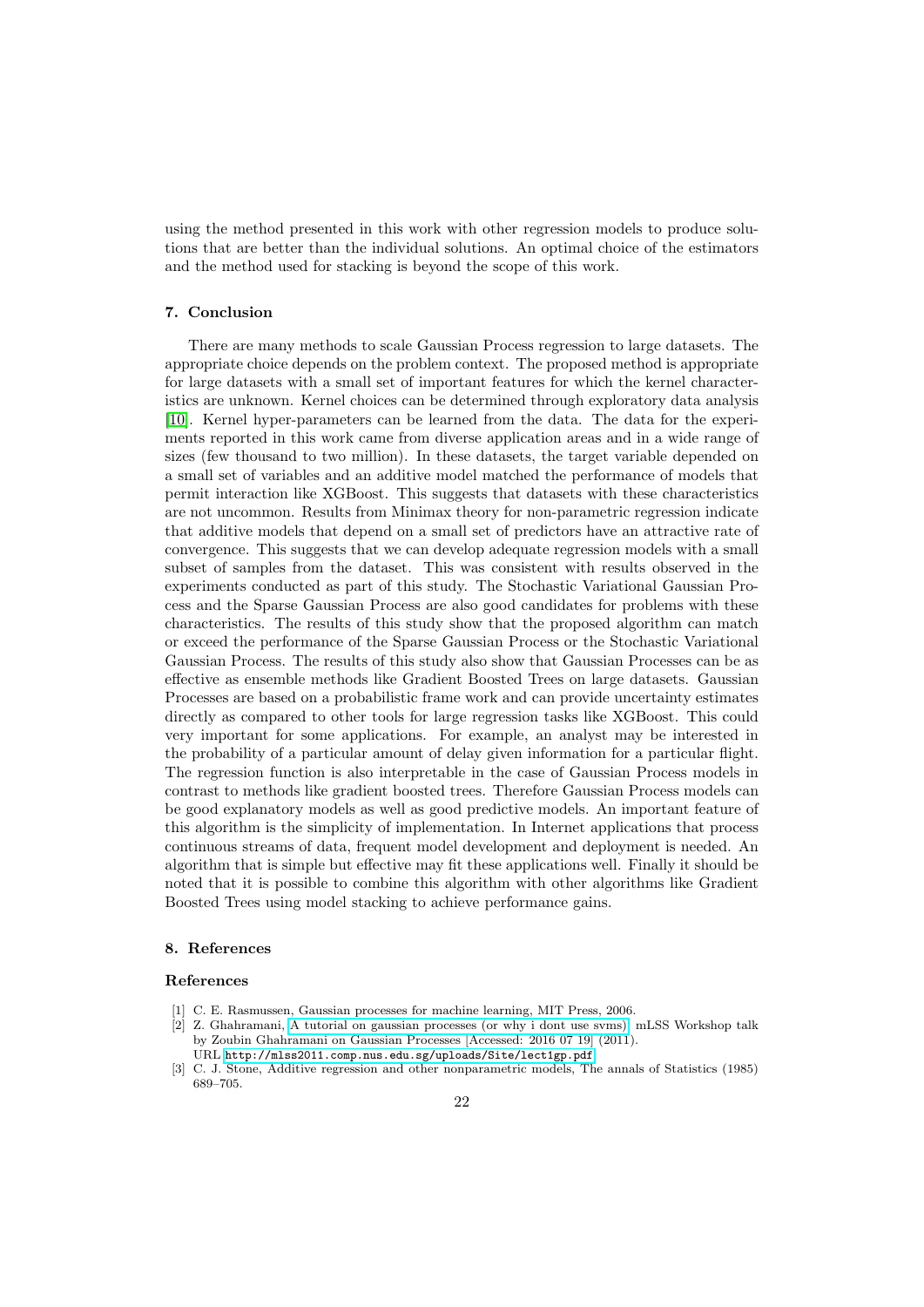- <span id="page-22-0"></span>[4] M. K. Titsias, Variational learning of inducing variables in sparse gaussian processes., in: AISTATS, Vol. 12, 2009, pp. 567–574.
- <span id="page-22-1"></span>[5] J. Hensman, N. Fusi, N. D. Lawrence, Gaussian processes for big data, in: Conference on Uncertainty in Artificial Intellegence, auai.org, 2013, pp. 282–290.
- <span id="page-22-2"></span>[6] T. Chen, C. Guestrin, Xgboost: A scalable tree boosting system, arXiv preprint arXiv:1603.02754.
- <span id="page-22-3"></span>[7] J. Friedman, T. Hastie, R. Tibshirani, The Elements of Statistical Learning, Vol. 1, Springer series in statistics Springer, Berlin, 2001.
- <span id="page-22-4"></span>[8] D. H. Wolpert, Stacked generalization, Neural networks 5 (2) (1992) 241–259.
- <span id="page-22-5"></span>[9] J. R. Lloyd, Gefcom2012 hierarchical load forecasting: Gradient boosting machines and gaussian processes, International Journal of Forecasting 30 (2) (2014) 369–374.
- <span id="page-22-6"></span>[10] D. Duvenaud, Automatic model construction with gaussian processes, Ph.D. thesis, University of Cambridge (2014).
- <span id="page-22-7"></span>[11] C. J. Stone, Optimal global rates of convergence for nonparametric regression, The annals of statistics (1982) 1040–1053.
- <span id="page-22-8"></span>[12] E. Snelson, Z. Ghahramani, Sparse gaussian processes using pseudo-inputs, in: Advances in neural information processing systems, 2005, pp. 1257–1264.
- <span id="page-22-9"></span>[13] C. E. Rasmussen, C. K. I. Williams, Gaussian Processes for Machine Learning (Adaptive Computation and Machine Learning), The MIT Press, 2005.
- <span id="page-22-10"></span>[14] C. M. Bishop, Pattern recognition, Vol. 128, 2006.
- <span id="page-22-11"></span>[15] L. Breiman, Random forests, Machine learning 45 (1) (2001) 5–32.
- <span id="page-22-12"></span>[16] Y. Cao, D. J. Fleet, Generalized product of experts for automatic and principled fusion of gaussian process predictions, arXiv preprint arXiv:1410.7827.
- <span id="page-22-13"></span>[17] A. B. Tsybakov, Introduction to nonparametric estimation. revised and extended from the 2004 french original. translated by vladimir zaiats (2009).
- <span id="page-22-14"></span>[18] L. Györfi, M. Kohler, A. Krzyzak, H. Walk, A distribution-free theory of nonparametric regression, Springer Science & Business Media, 2006.
- <span id="page-22-15"></span>[19] Y. Yang, S. T. Tokdar, et al., Minimax-optimal nonparametric regression in high dimensions, The Annals of Statistics 43 (2) (2015) 652–674.
- <span id="page-22-16"></span>[20] Y. Yang, D. B. Dunson, et al., Bayesian manifold regression, The Annals of Statistics 44 (2) (2016) 876–905.
- <span id="page-22-17"></span>[21] A. Zaytsev, E. Burnaev, Minimax approach to variable fidelity data interpolation, in: Artificial Intelligence and Statistics, 2017, pp. 652–661.
- <span id="page-22-18"></span>[22] J. Quiñonero-Candela, C. E. Rasmussen, C. K. Williams, Approximation methods for gaussian process regression, Large-scale kernel machines (2007) 203–224.
- <span id="page-22-19"></span>[23] A. G. Wilson, Covariance kernels for fast automatic pattern discovery and extrapolation with gaussian processes, Ph.D. thesis, University of Cambridge (2014).
- <span id="page-22-20"></span>[24] A. Wilson, R. Adams, Gaussian process kernels for pattern discovery and extrapolation, in: Proceedings of the 30th International Conference on Machine Learning (ICML-13), 2013, pp. 1067–1075.
- <span id="page-22-21"></span>[25] P. Drineas, M. W. Mahoney, On the nyström method for approximating a gram matrix for improved kernel-based learning, journal of machine learning research 6 (Dec) (2005) 2153–2175.
- <span id="page-22-22"></span>[26] A. Rahimi, B. Recht, Random features for large-scale kernel machines, in: Advances in neural information processing systems, 2008, pp. 1177–1184.
- <span id="page-22-23"></span>[27] F. Pedregosa, G. Varoquaux, A. Gramfort, V. Michel, B. Thirion, O. Grisel, M. Blondel, P. Prettenhofer, R. Weiss, V. Dubourg, J. Vanderplas, A. Passos, D. Cournapeau, M. Brucher, M. Perrot, E. Duchesnay, Scikit-learn: Machine learning in Python, Journal of Machine Learning Research 12 (2011) 2825–2830.
- <span id="page-22-24"></span>[28] GPy, GPy: A gaussian process framework in python, <http://github.com/SheffieldML/GPy> (2012– 2014).
- <span id="page-22-25"></span>[29] N. Srivastava, G. E. Hinton, A. Krizhevsky, I. Sutskever, R. Salakhutdinov, Dropout: a simple way to prevent neural networks from overfitting., Journal of Machine Learning Research 15 (1) (2014) 1929–1958.
- <span id="page-22-26"></span>[30] M. Belyaev, E. Burnaev, Y. Kapushev, Computationally efficient algorithm for gaussian process regression in case of structured samples, Computational Mathematics and Mathematical Physics 56 (4) (2016) 499–513.
- <span id="page-22-27"></span>[31] V. Tresp, A bayesian committee machine, Neural Computation 12 (11) (2000) 2719–2741.
- <span id="page-22-28"></span>[32] M. P. Deisenroth, J. W. Ng, Distributed gaussian processes, in: International Conference on Machine Learning (ICML), Vol. 2, 2015, p. 5.
- <span id="page-22-29"></span>[33] S. Park, S. Choi, Hierarchical gaussian process regression., in: ACML, 2010, pp. 95–110.
- <span id="page-22-30"></span>[34] R. B. Gramacy, D. W. Apley, Local gaussian process approximation for large computer experiments,